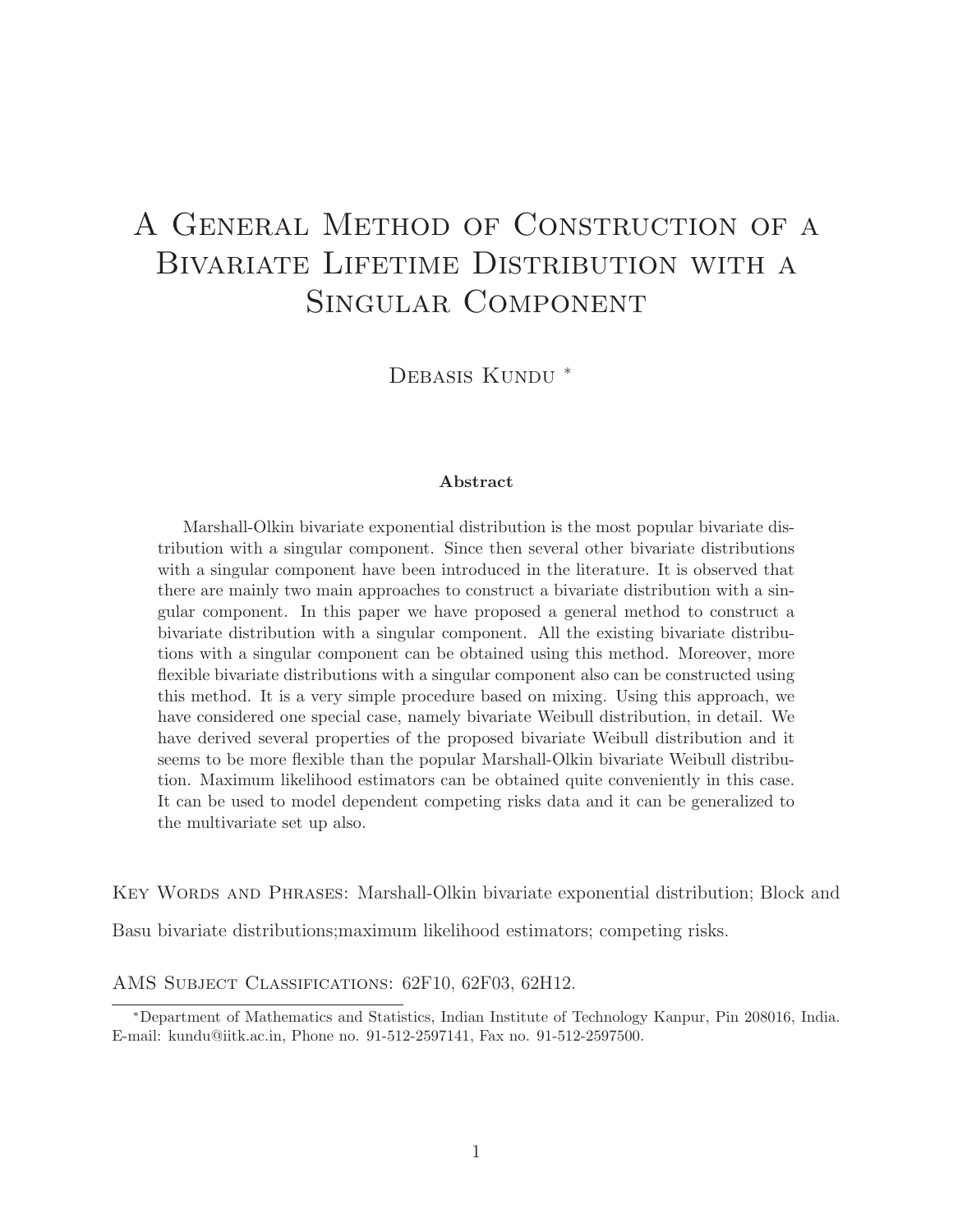## 1 INTRODUCTION

Analyzing bivariate or multivariate data, particularly when they are dependent is a very important problem. It arises in different applications. Several bivariate and multivariate distributions have been proposed in the statistical literature. An extensive amount of work has been done in constructing different bivariate distributions developing their properties and providing various inferential procedures. Some of the well known bivariate distributions are bivariate normal, bivariate log-normal, bivariate-t, bivariate extreme value, bivariate gamma, bivariate exponential, bivariate logistic, bivariate Cauchy, bivariate beta, bivariate skew normal etc. An excellent review of all these bivariate distributions; method of constructions, properties and their applications can be obtained in the book by Balakrishnan and Lai [5]. Some of the recently developed bivariate or multivariate distributions are bivariate Birnbaum-Saunders distribution, bivariate weighted exponential distribution, bivariate generalized exponential distribution etc., see for example Kundu, Balakrishnan and Jamalizadeh [12], Al-Mutairi, Ghitany and Kundu [1], Kundu and Gupta [17] and see the references cited therein.

In all the above cases, the distributions have absolutely continuous cumulative distribution function (CDF). It means that the bivariate distribution function has a proper probability density function (PDF) with respect to a two dimensional Lebesgue measure. Moreover, if X and Y denote the marginals of the bivariate random variable  $(X, Y)$ , then  $P(X = Y) = 0$ . Hence if there are ties in the data set, and if it is known that  $P(X = Y) > 0$ , then none of these distributions can be used to analyze these data sets. In many practical examples it has been observed that there are ties in the data set. It may happen due to truncation, or it may happen due to the physical process by which the data has been obtained, and it is known from the process that  $P(X = Y) > 0$ . Hence, to analyze these data sets we need a bivariate model so that  $P(X = Y) > 0$ .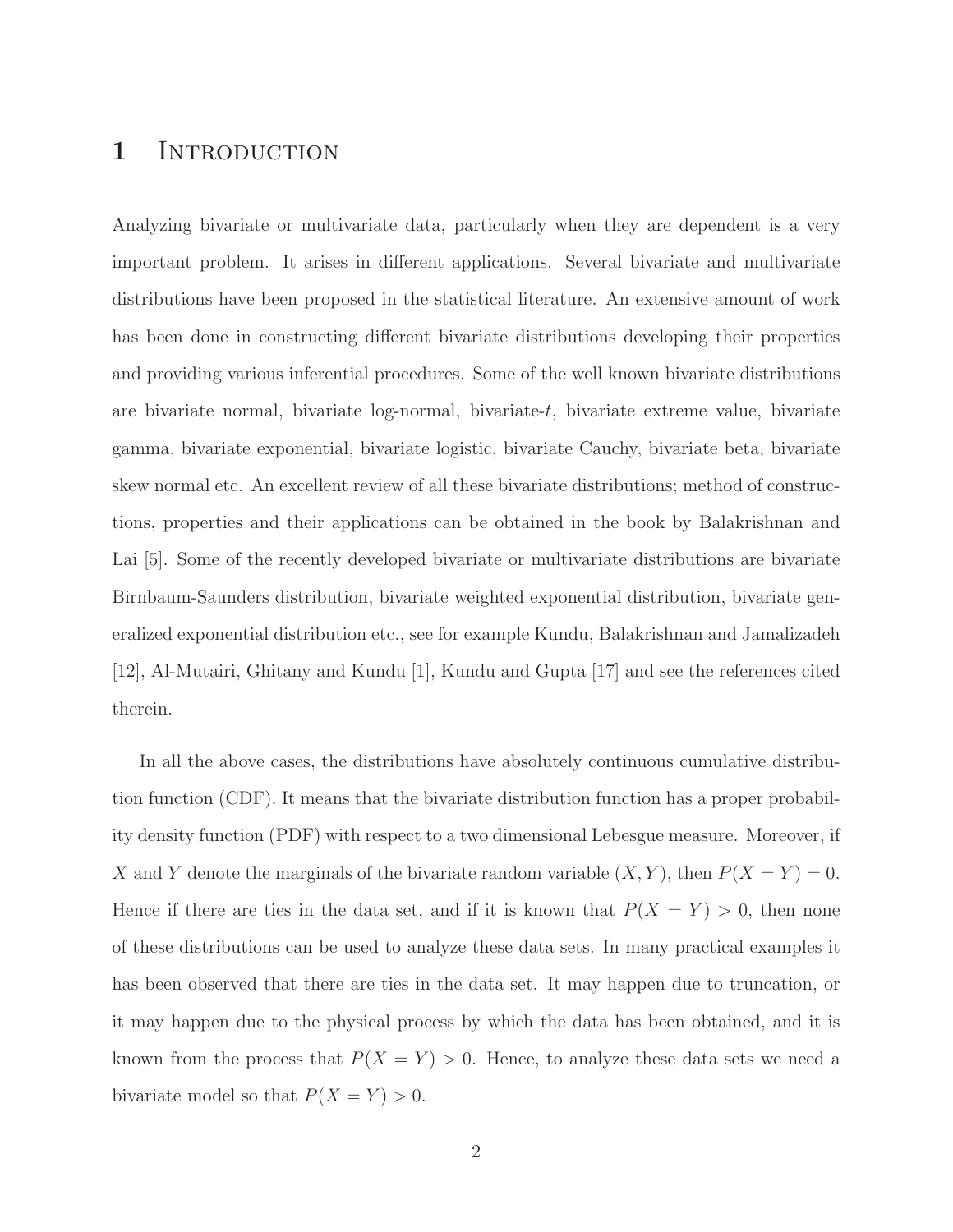Marshall and Olkin [22] first introduced such a model, and popularly it is known as the Marshall-Olkin bivariate exponential (MOBE) model. It is a bivariate distribution where the marginals are exponentials and in this case  $P(X = Y) > 0$ . It has a very interesting physical interpretation and it has an interesting connection with the homogeneous Poisson process also. In the same paper they have introduced bivariate Weibull model also, where the marginals are Weibull and in this case also  $P(X = Y) > 0$ . From now on we call this as the Marshall-Olkin bivariate Weibull (MOBW) model. For several properties and inferential issues one is referred to Lu [20, 21], Kundu and Dey [13, 18].

Several other such bivariate distributions have been introduced in the literature. For example, Barreto-Souza and Lemonte [6] introduced bivariate Kumaraswamy (BVK), bivariate Pareto (BVP), bivariate double generalized exponential (BDGE), bivariate exponentiated Frechet (BEF), bivariate Gumbel (BVG) distributions etc. Kundu and Gupta [14] proposed the bivariate generalized exponential (BVGE) distribution. Along the same line Sarhan-Balakrishnan bivariate (SBBV) distribution was suggested by Sarhan and Balakrishnan [27] and modified Sarhan-Balakrishnan bivariate (MSBB) distribution by Kundu and Gupta [15]. Similarly, Sarhan et al. [28] proposed bivariate generalized linear failure rate distribution and Muhammed [24] provided the bivariate inverse Weibull distribution. In all these cases the authors provided the method of constructions, derived several properties and developed inference procedures. See for example the recent article by Franco, Vivo and Kundu [10] in this respect.

It is observed that there are mainly two methods of constructions and they are mainly (a) minimization approach proposed by Marshall and Olkin [22] and (b) maximization approach proposed by Kundu and Gupta [14]. We will briefly describe them in Section 2. The aim of this paper is two fold. First we introduce a general method of construction of a bivariate distribution with a singular component. The method is very simple, and it is based on the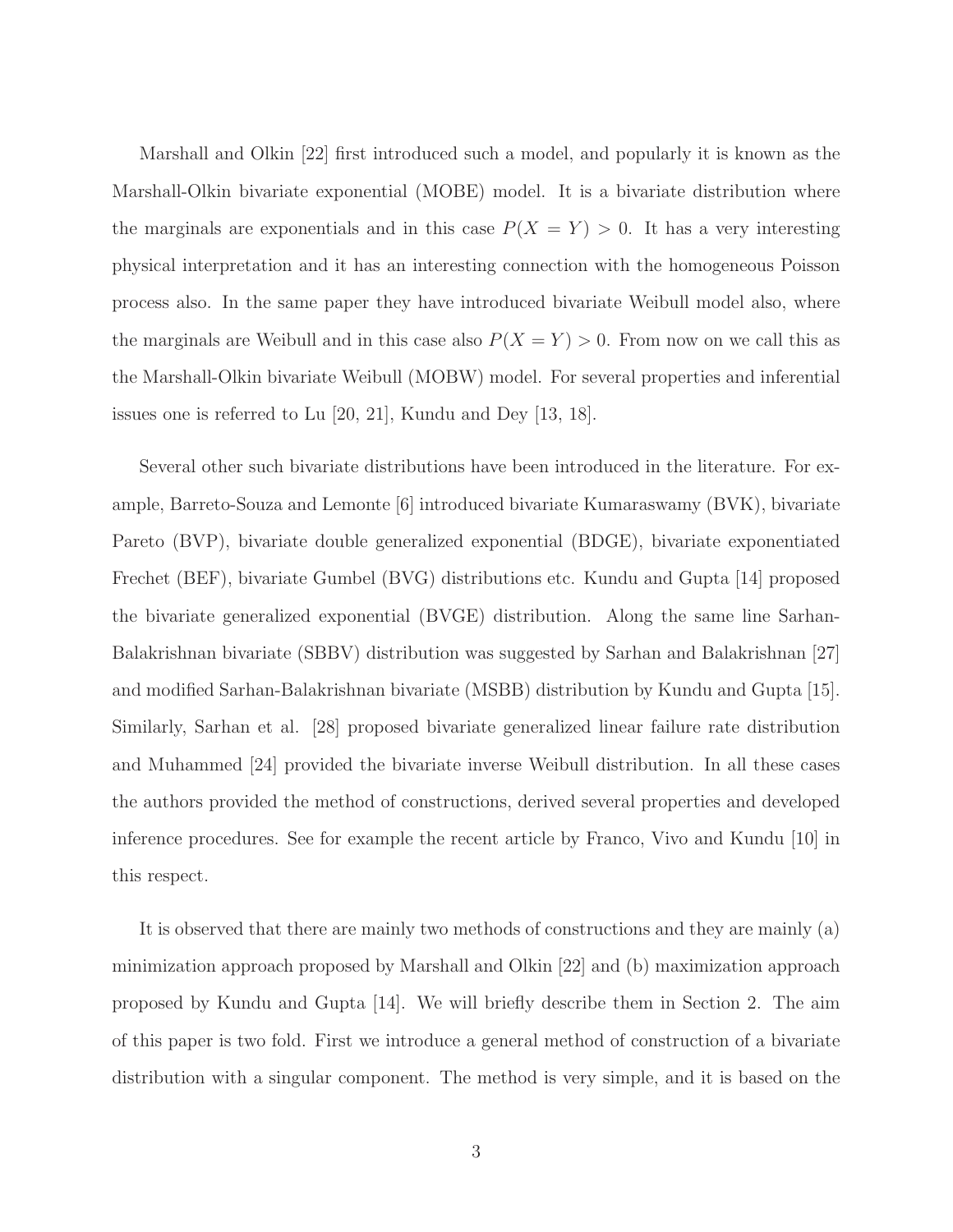mixture representation. All the existing bivariate distributions with a singular component can be obtained by using this method. Moreover, other more general bivariate distributions with a singular component can be obtained using the proposed method, which cannot be obtained by using the above two methods. The second aim of this paper is to consider one specific case, namely bivariate Weibull distribution with a singular component, which can be obtained by using the proposed method and discuss its properties. We call it as the BWE distribution. The well known MOBE and MOBW can be obtained as special cases of the proposed BWE distribution. It is observed that the maximum likelihood estimators of the unknown parameters can be obtained quite conveniently. Moreover, the proposed BWE model can be used quite conveniently to model dependent competing risks data.

The rest of the paper is organized as follows. In Section 2, we provide a brief background of the two different constructions of a bivariate distribution with a singular component. The general method is proposed in Section 3. The specific case, namely the BWE distribution is discussed in detail in Section 4. The analyses of two data sets have been presented in Section 5, and finally we conclude the paper in Section 6.

## 2 BACKGROUND

In this section we provide briefly both the methods for constructing a bivariate distribution with a singular component can be constructed. We will be using the following notation. In this paper it is assumed that all the univariate random variables have non-negative support, although most of the results are valid for random variables with support on the whole real line. It is further assumed that all the univariate random variables are absolutely continuous and hence they have proper probability density functions. For a random variable X with parameter  $\theta$ , the probability density function (PDF), the cumulative distribution function (CDF) and survival function (SF) will be denoted by  $f_X(x; \theta)$ ,  $F_X(x; \theta)$  and  $S_X(x; \theta)$ ,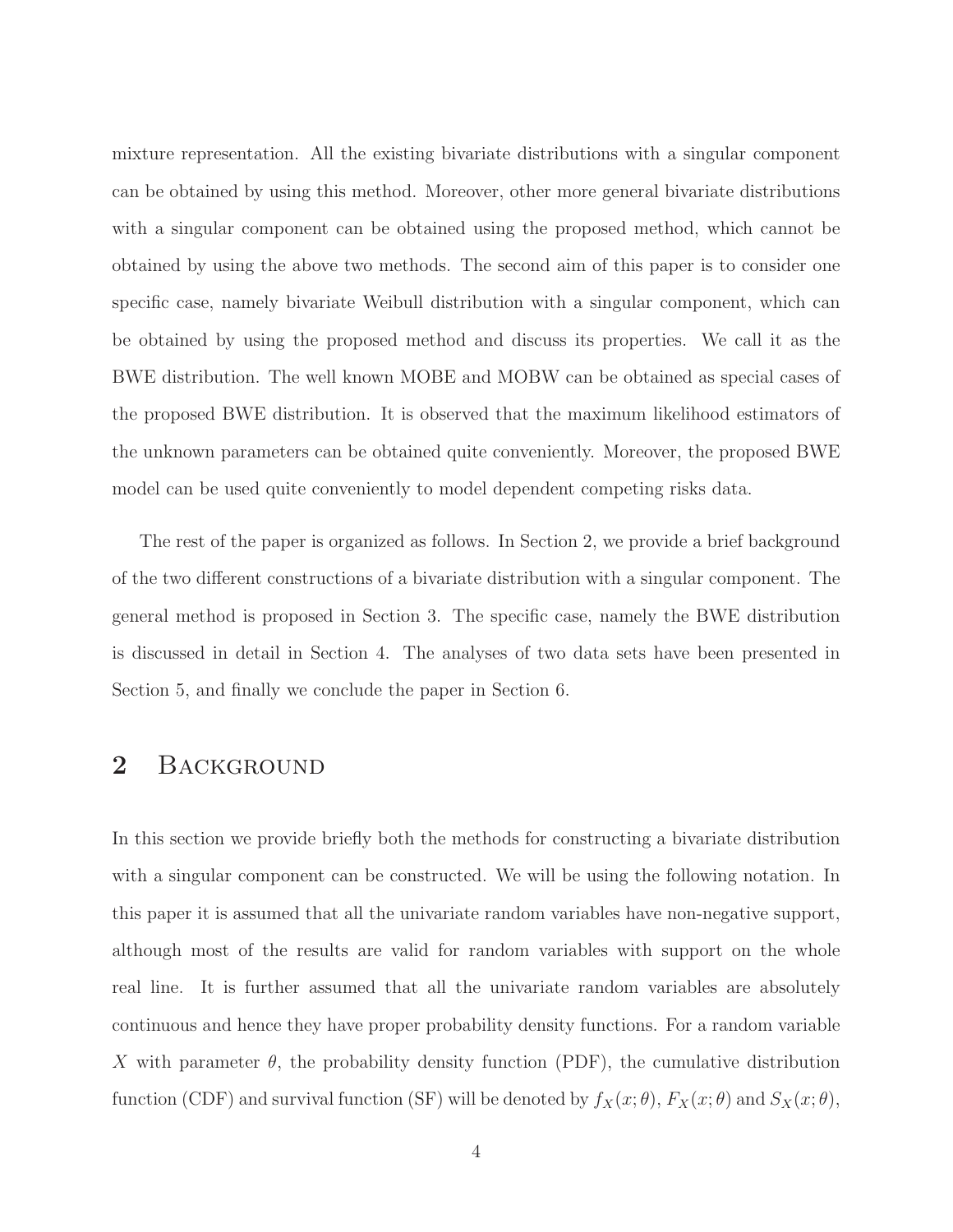respectively. Here the parameter  $\theta$  can be vector valued also. A random variable X is said to follow an exponential distribution with the parameter  $\lambda$ , if the PDF of X is as follows:

$$
f_{EX}(x; \lambda) = \begin{cases} \lambda e^{-\lambda x} & \text{if } x > 0 \\ 0 & \text{if } x \le 0. \end{cases}
$$
 (1)

A random variable X with the PDF (1) will be denoted by  $EX(\lambda)$ . A random variable X is said to follow a Weibull distribution with the scale parameter  $\lambda$  and the shape parameter  $\alpha$ , if the PDF of  $X$  is as follows:

$$
f_{WE}(x; \alpha, \lambda) = \begin{cases} \alpha \lambda x^{\alpha - 1} e^{-\lambda x^{\alpha}} & \text{if } x > 0 \\ 0 & \text{if } x \le 0. \end{cases}
$$
 (2)

A random variable X with the PDF (2) will be denoted by  $WE(\alpha, \lambda)$ . In this paper we will consider another lifetime distribution and it is known as the generalized exponential (GE) distribution. A two-parameter generalized exponential distribution is an extension of the one parameter exponential distribution and it has many properties which are very close to two-parameter gamma distribution. Since it has a very convenient PDF and CDF it can be used as an alternative to the gamma distribution. For a detailed discussion on GE distribution one is referred to the review article by Nadarajah  $|25|$ . A random variable X is said to follow a generalized exponential (GE) distribution with the scale parameter  $\lambda$  and the shape parameter  $\alpha$ , if the PDF of X is as follows:

$$
f_{GE}(x; \alpha, \lambda) = \begin{cases} \alpha \lambda e^{-\lambda x} (1 - e^{-\lambda x})^{\alpha - 1} & \text{if } x > 0 \\ 0 & \text{if } x \le 0. \end{cases}
$$
 (3)

A random variable X with the PDF (3) will be denoted by  $GE(\alpha, \lambda)$ . Now we are going to define the MOBE, MOBW and BVGE distributions.

#### 2.1 MINIMIZATION APPROACH

Suppose  $U_1$ ,  $U_2$  and  $U_3$  are three independent random variables, then a bivariate random variable  $(X, Y)$  can be constructed as follows:

$$
X = \min\{U_1, U_3\}
$$
 and  $Y = \min\{U_2, U_3\}.$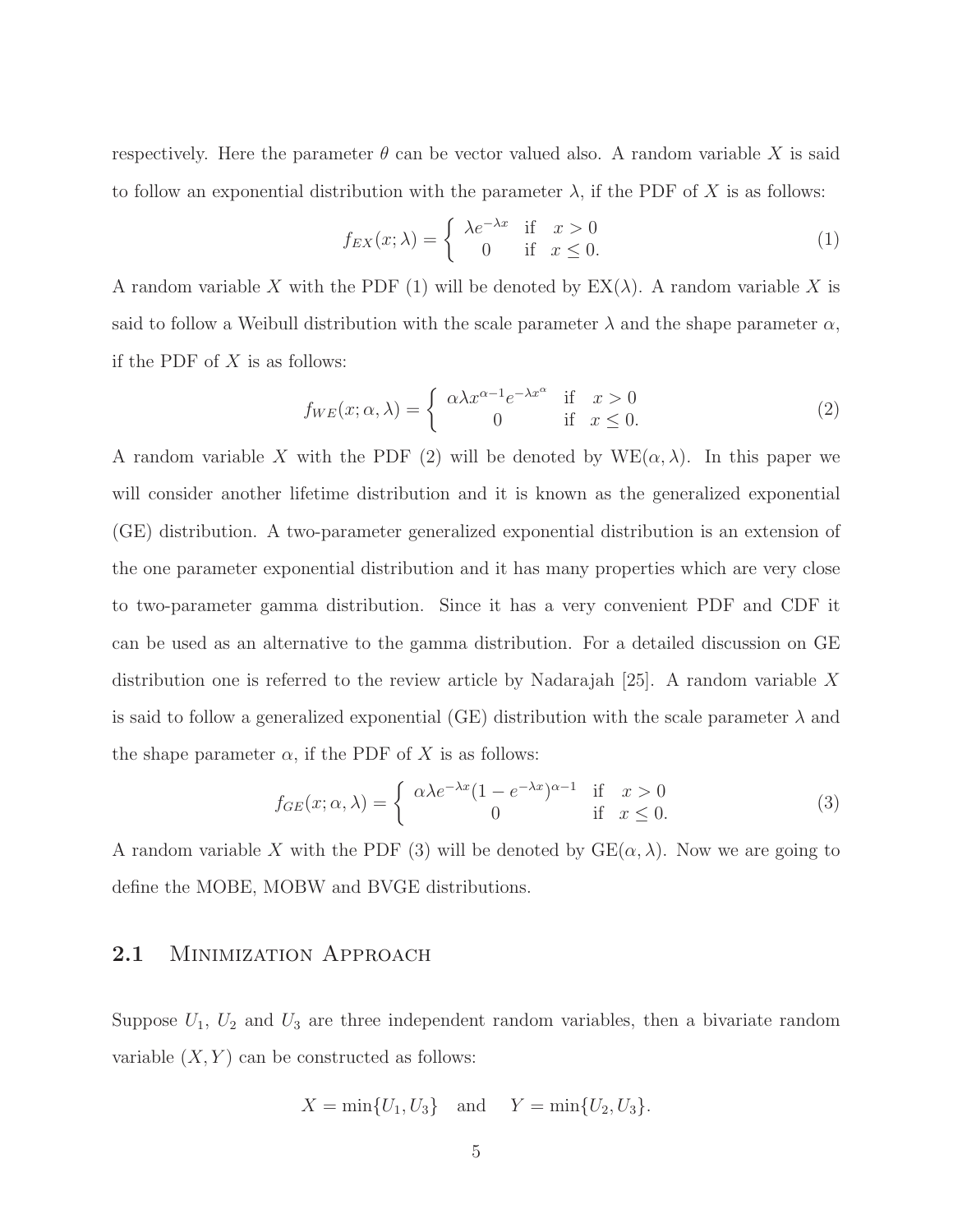Marshall and Olkin [22] first proposed this method and it is assumed that  $U_1$  follows (∼) EX( $\lambda_1$ ),  $U_2 \sim EX(\lambda_2)$  and  $U_3 \sim EX(\lambda_3)$ . Hence, the joint survival function,  $S_{MOBE}(x, y)$  =  $P(X > x, Y > y)$ , of  $(X, Y)$  for  $x > 0, y > 0$ , becomes

$$
S_{MOBE}(x,y) = P(U_1 > x, U_2 > y, U_3 > z) = \begin{cases} e^{-(\lambda_1 + \lambda_3)x - \lambda_2y} & \text{if } 0 < y < x < \infty \\ e^{-\lambda_1x - (\lambda_2 + \lambda_3)y} & \text{if } 0 < x < y < \infty. \end{cases}
$$

Here  $z = \max\{x, y\}$ . From now on, we call this as the Marshall-Olkin bivariate exponential (MOBE) distribution. The MOBE is not an absolutely continuous distribution, and in this case  $P(X = Y) = \frac{\lambda_3}{\lambda_3}$  $\lambda_1 + \lambda_2 + \lambda_3$ > 0. It does not have a joint PDF with respect to a two-dimensional Lebesgue measure. It has the following joint PDF with respect to twodimensional Lebesgue measure on  $x \neq y$  and with respect to one-dimensional Lebesgue measure on  $x = y$ , see for example Bemis, Bain and Higgins [7]. The joint PDF of the MOBE is as follows:

$$
f_{MOBE}(x,y) = \frac{\lambda_1 + \lambda_2}{\lambda_1 + \lambda_2 + \lambda_3} f_{MOBE}^{(ac)}(x,y) + \frac{\lambda_3}{\lambda_1 + \lambda_2 + \lambda_3} f_{MOBE}^{(si)}(x,y),
$$

where

$$
f_{MOBE}^{(ac)}(x,y) = \begin{cases} \frac{\lambda_1 + \lambda_2 + \lambda_3}{\lambda_1 + \lambda_2} f_{EX}(x; \lambda_1 + \lambda_3) f_{EX}(y; \lambda_2) & \text{if } x > y \\ \frac{\lambda_1 + \lambda_2 + \lambda_3}{\lambda_1 + \lambda_2} f_{EX}(x; \lambda_1) f_{EX}(y; \lambda_2 + \lambda_3) & \text{if } y > x, \end{cases}
$$

and

$$
f_{MOBE}^{(si)}(x,y) = \begin{cases} f_{EX}(x; \lambda_1 + \lambda_2 + \lambda_3) & \text{if } x = y \\ 0 & \text{if } x \neq y. \end{cases}
$$

It simply means

$$
S_{MOBE}(x,y) = \frac{\lambda_1 + \lambda_2}{\lambda_1 + \lambda_2 + \lambda_3} \int_x^{\infty} \int_y^{\infty} f_{MOBE}^{(ac)}(u,v) du dv + \frac{\lambda_3}{\lambda_1 + \lambda_2 + \lambda_3} \int_z^{\infty} f_{MOBE}^{(si)}(u,u) du.
$$

It can be easily seen that  $f_{MOBE}^{ac}(x, y)$  is a proper bivariate PDF. Now MOBW distribution can be obtained by using Weibull distributions instead of exponential distributions. The MOBW distribution can be defined as follows. Suppose  $U_1 \sim \text{WE}(\alpha, \lambda_1)$ ,  $U_2 \sim \text{WE}(\alpha, \lambda_2)$ ,  $U_3 \sim \text{WE}(\alpha, \lambda_3)$ , and they are independently distributed, then  $(X, Y)$ , where

$$
X = \min\{U_1, U_3\}
$$
 and  $Y = \min\{U_2, U_3\},\$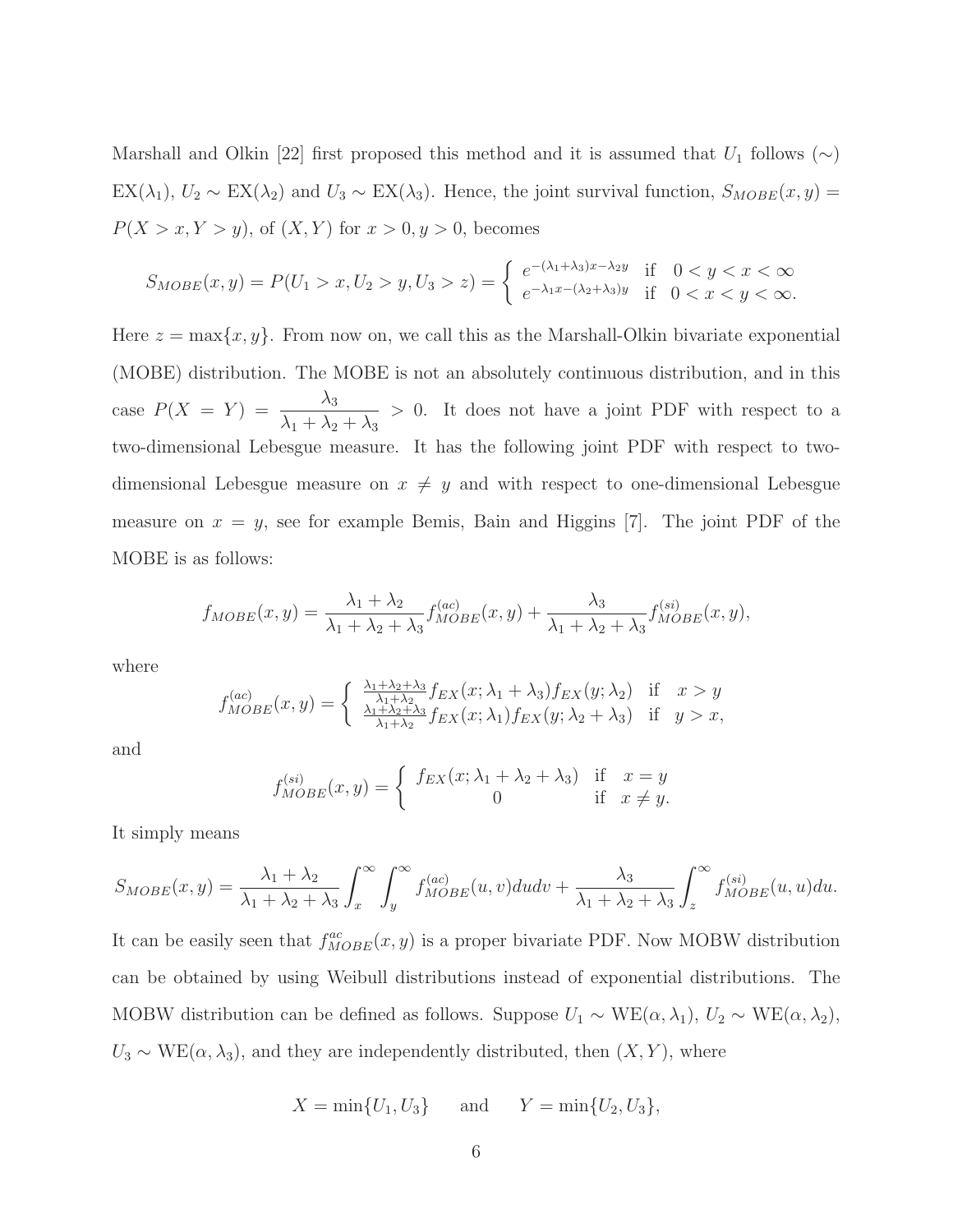is said to have a MOBW distribution. The joint PDF of MOBW can be obtained as given below:

$$
f_{MOBW}(x,y) = \frac{\lambda_1 + \lambda_2}{\lambda_1 + \lambda_2 + \lambda_3} f_{MOBW}^{(ac)}(x,y) + \frac{\lambda_3}{\lambda_1 + \lambda_2 + \lambda_3} f_{MOBW}^{(si)}(x,y),
$$

where

$$
f_{MOBW}^{(ac)}(x,y) = \begin{cases} \frac{\lambda_1 + \lambda_2 + \lambda_3}{\lambda_1 + \lambda_2} f_{WE}(x;\alpha,\lambda_1 + \lambda_3) f_{WE}(y;\alpha,\lambda_2) & \text{if } x > y \\ \frac{\lambda_1 + \lambda_2 + \lambda_3}{\lambda_1 + \lambda_2} f_{WE}(x;\alpha,\lambda_1) f_{WE}(y;\alpha,\lambda_2 + \lambda_3) & \text{if } y > x, \end{cases}
$$

and

$$
f_{MOBW}^{(si)}(x,y) = \begin{cases} f_{WE}(x;\alpha,\lambda_1 + \lambda_2 + \lambda_3) & \text{if } x = y \\ 0 & \text{if } x \neq y. \end{cases}
$$

Several other bivariate distributions, for example Sarhan-Balakrishnan bivariate distribution by Sarhan and Balakrishnan [27] or modified Sarhan-Balakrishnan bivariate distribution by Kundu and Gupta [15] have been obtained using the same procedure. Now we will provide the maximization method.

#### 2.2 MAXIMIZATION APPROACH

Suppose  $U_1$ ,  $U_2$  and  $U_3$  are three independent random variables, then based on these three random variables, the following bivariate random variable  $(X, Y)$  can be constructed, where

$$
X = \max\{U_1, U_3\}
$$
 and  $Y = \max\{U_2, U_3\}.$ 

Kundu and Gupta [14] first proposed this method to construct BVGE distribution, and it can be obtained as follows. Suppose  $U_1 \sim \text{GE}(\alpha_1, \lambda)$ ,  $U_2 \sim \text{GE}(\alpha_2, \lambda)$ ,  $U_3 \sim \text{GE}(\alpha_3, \lambda)$ , and they are independently distributed. They  $(X, Y)$  as defined above is said to have a BVGE distribution. The joint CDF of  $(X, Y)$  for  $x > 0$  and  $y > 0$ , is

$$
F_{BVGE}(x,y) = P(U_1 \le x, U_2 \le y, U_3 \le z) = \begin{cases} (1 - e^{-\lambda x})^{\alpha_1} (1 - e^{-\lambda y})^{\alpha_2 + \alpha_3} & \text{if } 0 < y < x < \infty \\ (1 - e^{-\lambda x})^{\alpha_1 + \alpha_3} (1 - e^{-\lambda y})^{\alpha_2} & \text{if } 0 < x \le y < \infty, \end{cases}
$$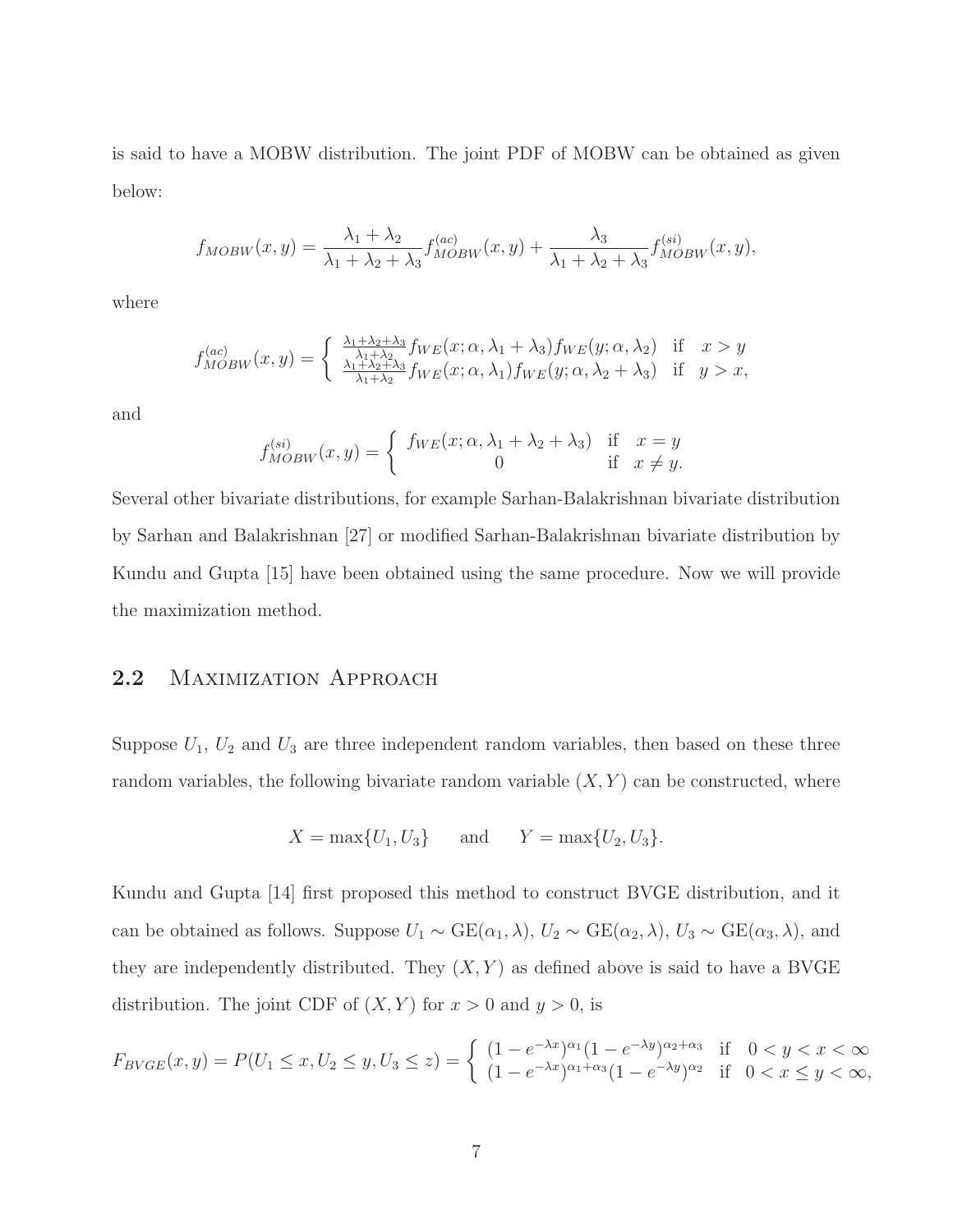and the joint PDF becomes:

$$
f_{BVGE}(x,y) = \frac{\alpha_1 + \alpha_2}{\alpha_1 + \alpha_2 + \alpha_3} f_{BVGEW}^{(ac)}(x,y) + \frac{\alpha_3}{\alpha_1 + \alpha_2 + \alpha_3} f_{BVGE}^{(si)}(x,y),
$$

where

$$
f_{BVGE}^{(ac)}(x,y) = \begin{cases} \frac{\alpha_1 + \alpha_2 + \alpha_3}{\alpha_1 + \alpha_2} f_{GE}(x; \alpha_1, \lambda) f_{WE}(y; (\alpha_2 + \alpha_3), \lambda) & \text{if } y < x \\ \frac{\alpha_1 + \alpha_2 + \alpha_3}{\alpha_1 + \alpha_2} f_{GE}(x; (\alpha_1 + \alpha_3), \lambda) f_{WE}(y; \alpha_2, \lambda) & \text{if } x < y, \end{cases}
$$

and

$$
f_{BVGE}^{(si)}(x,y) = \begin{cases} f_{GE}(x; \alpha_1 + \alpha_2 + \alpha_3, \lambda) & \text{if } x = y \\ 0 & \text{if } x \neq y. \end{cases}
$$

Several other bivariate distributions with a singular component have been developed by using this method, for example the bivariate inverse Weibull distribution by Muhammed [24], the bivariate generalized linear failure rate distribution proposed by Sarhan et al. [28] or a very general proportional reversed hazard bivariate model as suggested by Kundu and Gupta [15] etc. In the next section we propose a very general method of constructing a bivariate distribution with a singular component using that all these distributions can be obtained as special cases.

# 3 Proposed Method

A bivariate random variable  $(X, Y)$  is said to have a bivariate distribution with a singular component, if the joint PDF of  $(X, Y)$  can be written as

$$
f_{X,Y}(x,y) = pf_{X,Y}^{(ac)}(x,y) + (1-p)f_{X,Y}^{(si)}(x,y).
$$
\n(4)

Here,  $0 < p < 1$ ,  $f_{X,Y}^{(ac)}(x, y)$  is a proper two dimensional PDF, and  $f_{X,Y}^{(si)}(x, x)$  is a proper one dimensional PDF, and  $f_{X,Y}^{(si)}(x,y) = 0$ , if  $x \neq y$ . Now it is very clear that with proper choice of p,  $f_{X,Y}^{(ac)}(x,y)$  and  $f_{X,Y}^{(si)}(x,y)$  it is possible to obtain all the existing bivariate distributions with a singular component.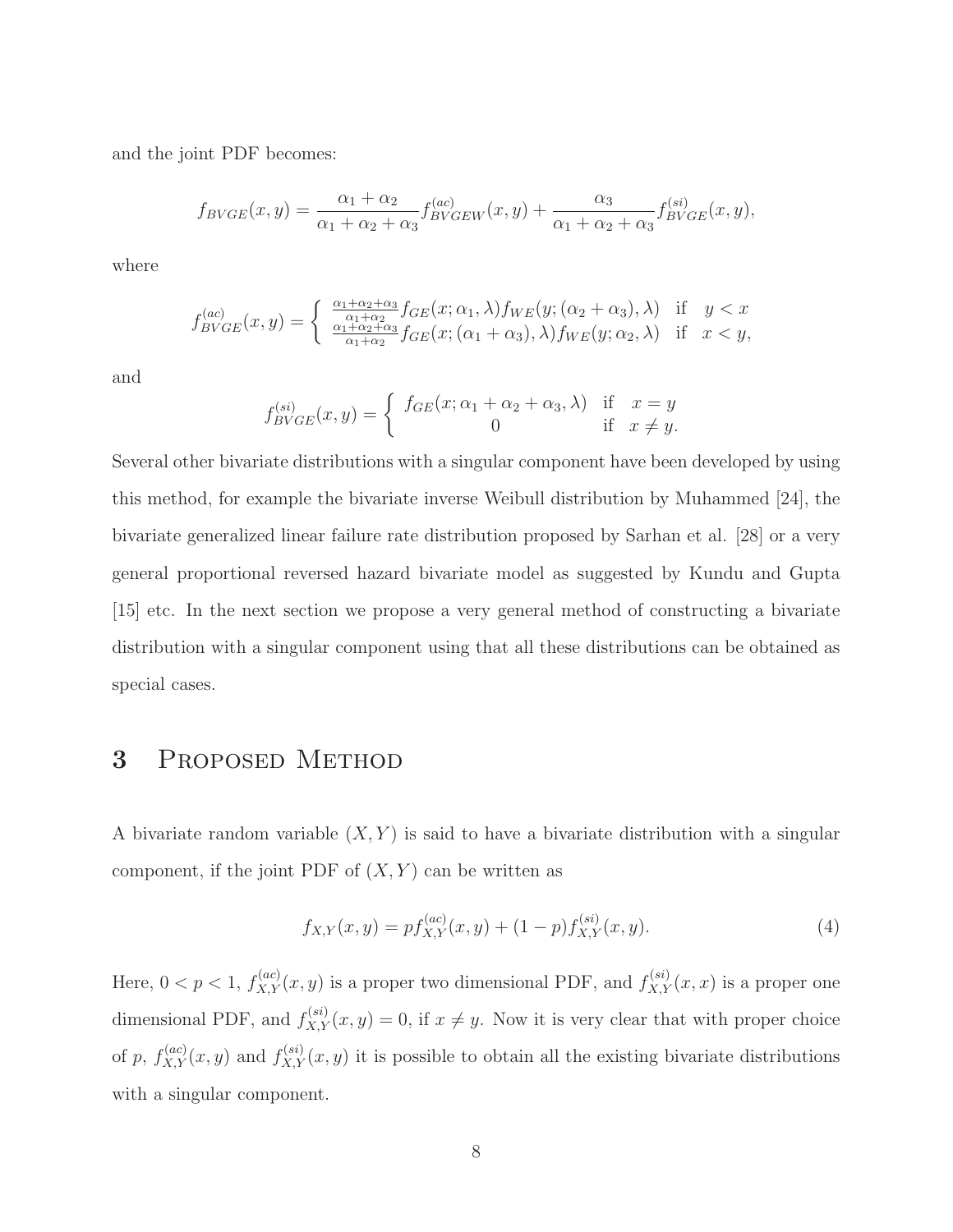Some of the advantages of the proposed class of distributions can be described as follows. Note that the bivariate Weibull geometric distribution which has been proposed by Kundu and Gupta [19] cannot be obtained by the above minimization or maximization approach, but with the proper choice of p,  $f_{X,Y}^{(ac)}(x,y)$  and  $f_{X,Y}^{(si)}(x,y)$ , it is possible to obtain based on the proposed method. It may be mentioned that all the existing bivariate distributions with a singular component have positive correlation coefficient, and it is due to construction. It is not possible to obtain negative correlation between the two variables based on the existing methods. But in our proposed method it is not a restriction. It is possible to obtain correlation on the entire range. For example, we can construct  $f_{X,Y}^{(ac)}(x, y)$  based on a Gaussian copula with any marginal distribution function, and it is possible to obtain the correlation on the entire range, namely from (-1,1).

The following interpretation can be given for the proposed model. Suppose U, V and W are three random variables, and  $(U, V)$  has a joint PDF  $f_{U, V}(u, v)$  and W has the PDF  $f_W(w)$ . We consider the following bivariate random variable  $(X, Y)$  as follows:

$$
(X,Y) = \begin{cases} (U,V) & \text{with probability } p \\ (W,W) & \text{with probability } 1-p, \end{cases}
$$

then for  $0 < p < 1$  and if  $f_{U,V}(u, v) = f_{X,Y}(u, v)$ ,  $f_W(w) = f_{X,Y}(w, w)$ , then  $(X, Y)$  will have the same joint PDF as in (4).

In this section we mainly derive some of the general properties of this proposed bivariate distribution and in the subsequent sections we consider one specific case and discuss its properties. The joint CDF and the joint SF of  $(X, Y)$  will be denoted by  $F_{X,Y}(x, y)$  and  $S_{X,Y}(x, y)$ , respectively. The joint CDF and the joint SF corresponding to the joint PDF  $f_{X,Y}^{(ac)}(x,y)$  will be denoted by  $F_{X,Y}^{(ac)}(x,y)$  and  $S_{X,Y}^{(ac)}(x,y)$ , respectively. Similarly, the CDF and SF of the PDF  $f_{X,Y}^{(si)}(x,x)$  will be denoted by  $F_{X,Y}^{(si)}(x)$  and  $S_{X,Y}^{(si)}(x)$ , respectively. Therefore, the joint CDF and the joint SF of  $(X, Y)$  can be written as

$$
F_{X,Y}(x,y) = pF_{X,Y}^{(ac)}(x,y) + (1-p)F_{X,Y}^{(si)}(\min\{x,y\}) \text{ and } (5)
$$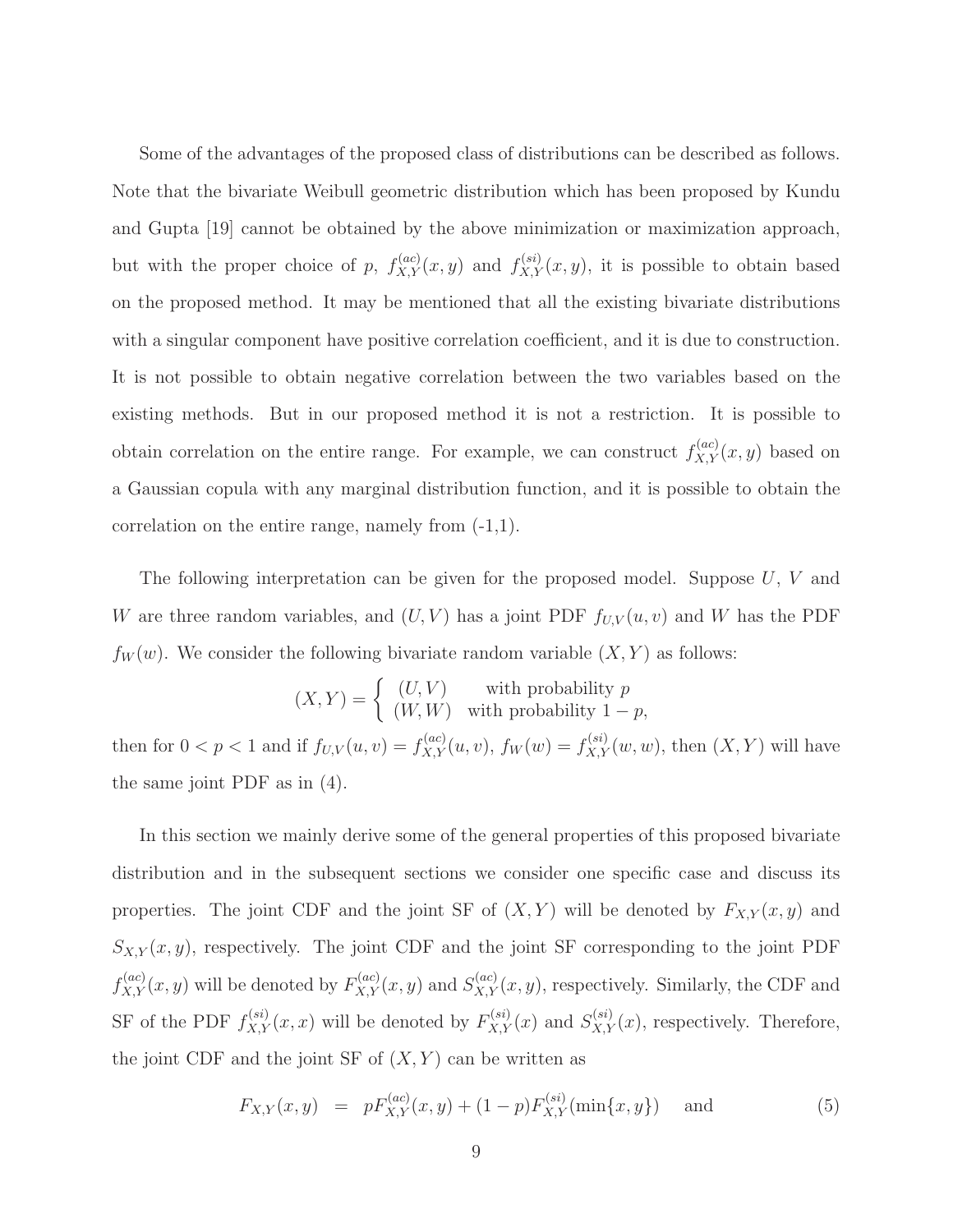$$
S_{X,Y}(x,y) = pS_{X,Y}^{(ac)}(x,y) + (1-p)S_{X,Y}^{(si)}(\max\{x,y\}), \tag{6}
$$

respectively. Hence, the CDF of  $X$  and  $Y$  can be obtained as

$$
P(X \le x) = F_X(x) = pF_{X,Y}^{(ac)}(x, \infty) + (1 - p)F_{X,Y}^{(si)}(x, x), \text{ and}
$$
  

$$
P(Y \le y) = F_Y(y) = pF_{X,Y}^{(ac)}(\infty, y) + (1 - p)F_{X,Y}^{(si)}(y, y).
$$

Therefore, it is clear that in general it will be a mixture distribution, but with the proper choice of p,  $F_{X,Y}^{(ac)}(x,y)$  and  $F_{X,Y}^{(si)}(x)$ , it may not be a mixture distribution. Some of the properties can be easily obtained for  $(X, Y)$ , such that  $P(X = Y) = p$ ,  $P(X \neq Y) = 1 - p$ , and

$$
P(X < Y) = p \int_0^\infty \int_x^\infty f_{X,Y}^{(ac)}(u, v) dv du
$$
  

$$
P(X > Y) = p \int_0^\infty \int_0^x f_{X,Y}^{(ac)}(u, v) dv du.
$$

We can further obtain quite convenoently the distribution of  $\max\{X, Y\}$  and  $\min\{X, Y\}$ , i.e.

$$
P(\max\{X, Y\} \le x) = pF_{X,Y}^{(ac)}(x, x) + (1 - p)F_{X,Y}^{(si)}(x, x) \text{ and}
$$
  

$$
P(\min\{X, Y\} \ge x) = pS_{X,Y}^{(ac)}(x, x) + (1 - p)S_{X,Y}^{(si)}(x, x).
$$

This model can be used quite conveniently for modeling data from a dependent series system, dependent parallel system, analyzing dependent competing risks data and also dependent complementory risks data. We will explain those in details in the subsequent sections.

# 4 BIVARIATE WEIBULL DISTRIBUTION

#### 4.1 Joint, Marginal and Conditional PDFs

The main aim of this section is to define a bivariate Weibull (BWE) distribution based on the proposed method, which has close similarity with the popular MOWE distribution, but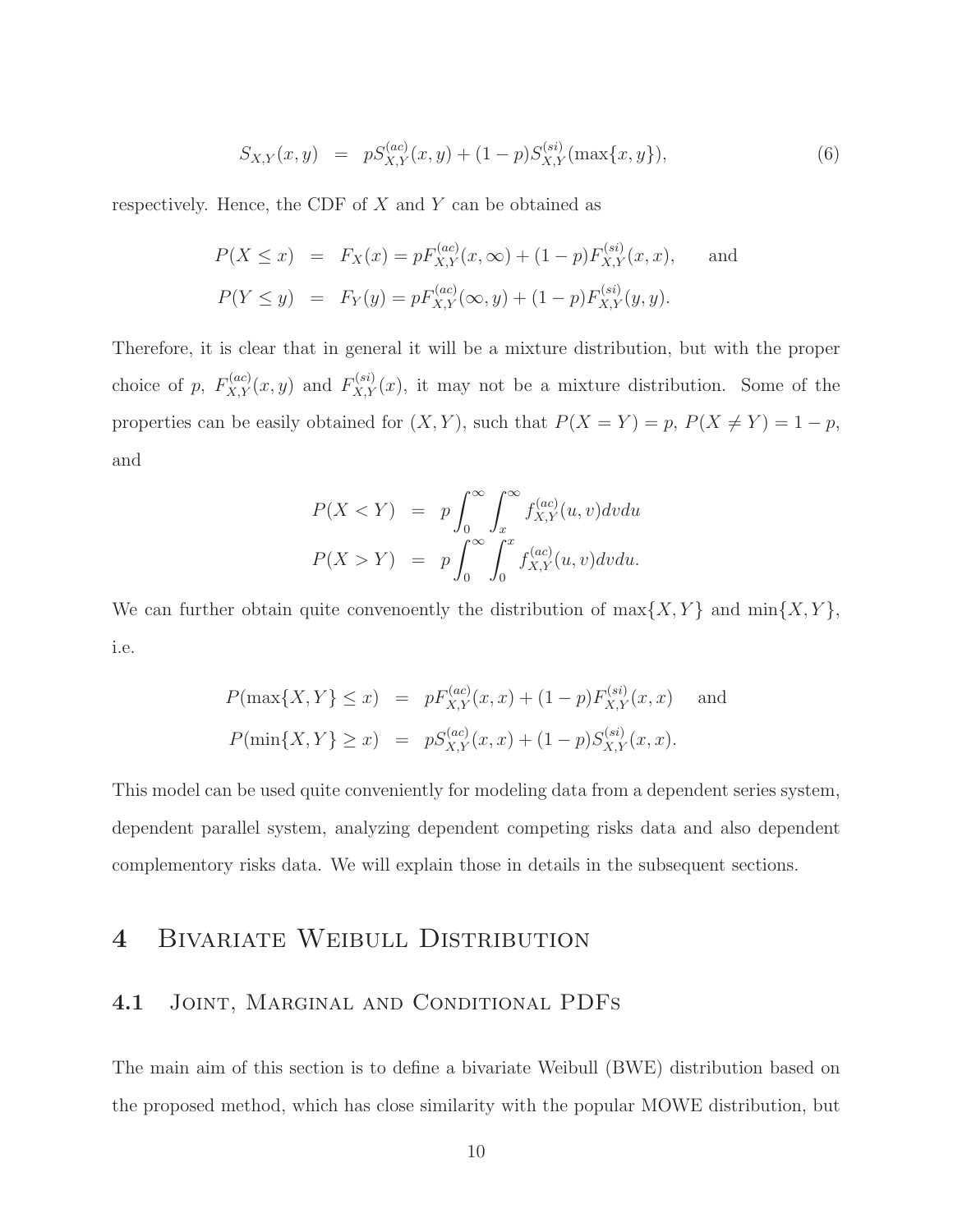it is more flexible than the MOBW distribution. We discuss different properties of the BWE distribution and provide the estimation method. We will also explore how this model can be used to analyze dependent competing risks data.

Consider the bivariate distribution which has the following absolute continuous part and the singular part.

$$
f_{X,Y}^{(ac)}(x,y) = c \begin{cases} f_{WE}(x;\alpha,\delta_1) f_{WE}(y;\alpha,\delta_2) & \text{if } x < y\\ f_{WE}(x;\alpha,\delta_3) f_{WE}(y;\alpha,\delta_4) & \text{if } y < x,\end{cases}
$$
(7)

where  $c^{-1} = \frac{\delta_1}{s}$  $\frac{\delta_1}{\delta_1 + \delta_2} + \frac{\delta_4}{\delta_3 + \delta_4}$  $\frac{\delta_4}{\delta_3 + \delta_4}$ , and

$$
f_{X,Y}^{(si)}(x,y) = \begin{cases} f_{WE}(x;\alpha,\delta_5) & \text{if } x=y\\ 0 & \text{if } x \neq y. \end{cases}
$$
 (8)

Then the random variable  $(X, Y)$  has the following joint PDF of  $(X, Y)$ :

$$
f_{X,Y}(x,y) = pf_{X,Y}^{(ac)}(x,y) + (1-p)f_{X,Y}^{(si)}(x,y).
$$
\n(9)

We make the following restrictions on the parameter.

$$
\delta_1 + \delta_2 = \delta_3 + \delta_4 = \theta \quad \text{(say)} \quad \text{and} \quad \delta_5 = \delta_1 + \delta_2 = \theta. \tag{10}
$$

These restrictions have been made so that the proposed bivariate distribution has a similar structure as the MOBW distribution and at the same time it is more flexible than the later. From now on a bivariate distribution with the joint PDF (9) and with the restriction (10) will be called BWE distribution. It may be mentioned that  $f_{X,Y}^{(ac)}(x,y)$  is continuous for all  $0 < x, y < \infty$ , when  $\delta_1 + \delta_2 = \delta_3 + \delta_4$  and  $|\delta_1 - \delta_2| = |\delta_3 - \delta_4|$ , similar to the MOBW distribuion, otherwise it is not continuous on the line  $x = y$ . When  $\alpha = 1$ , we call it as the bivariate exponential (BEX) distribution.

The corresponding survival function,  $S_{X,Y}(x, y)$  for  $x \leq y$  becomes:

$$
S_{X,Y}(x,y) = pc \left\{ (e^{-\delta_1 x^{\alpha}} - e^{-\delta_1 y^{\alpha}}) e^{-\delta_2 y^{\alpha}} + \frac{\delta_1 + \delta_4}{\theta} e^{-\theta y^{\alpha}} \right\} + (1-p) e^{-\theta y^{\alpha}} \tag{11}
$$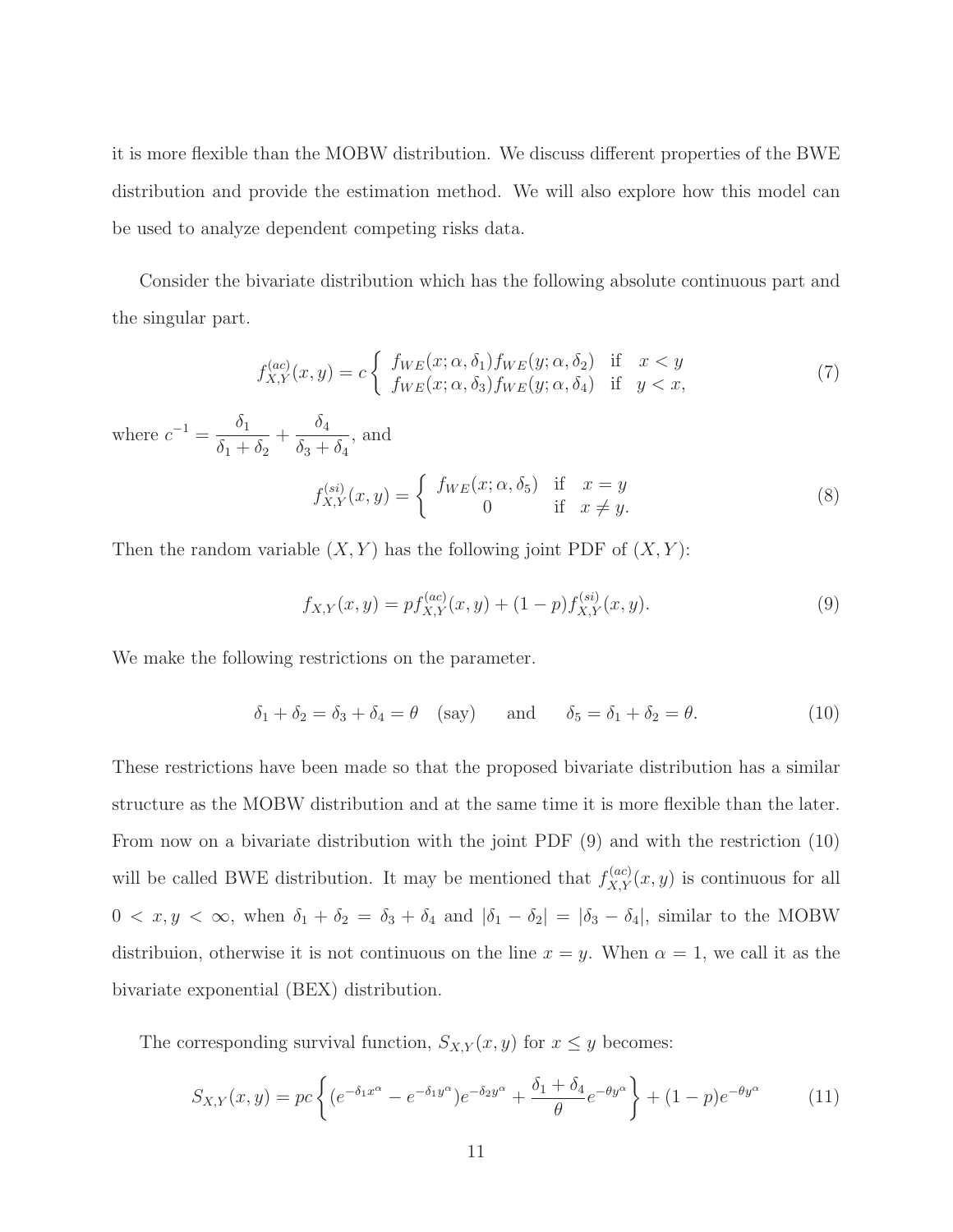and for  $x > y$ ,

$$
S_{X,Y}(x,y) = pc \left\{ (e^{-\delta_4 y^{\alpha}} - e^{-\delta_4 x^{\alpha}}) e^{-\delta_3 x^{\alpha}} + \frac{\delta_1 + \delta_4}{\theta} e^{-\theta x^{\alpha}} \right\} + (1-p) e^{-\theta x^{\alpha}}.
$$
 (12)

It can be easily seen that if we take:

$$
\delta_1 = \lambda_1, \quad \delta_2 = \lambda_2 + \lambda_3, \quad \delta_3 = \lambda_1 + \lambda_3, \quad \delta_4 = \lambda_2, \quad p = \frac{\lambda_1 + \lambda_2}{\lambda_1 + \lambda_2 + \lambda_3},
$$

it satisfies the constraint (10), and  $S_{X,Y}(x, y)$  becomes

$$
S_{X,Y}(x,y) = \begin{cases} e^{-\lambda_1 x^{\alpha}} e^{-(\lambda_2 + \lambda_3)y^{\alpha}} & \text{if } x \le y \\ e^{-(\lambda_1 + \lambda_3)x^{\alpha}} e^{-\lambda_2 y^{\alpha}} & \text{if } x > y. \end{cases}
$$

It shows that the proposed BWE distribution becomes the MOBW distribution, and when  $\alpha = 1$ , it matches with the joint PDF of the MOBE distribution.

It may be noted that the proposed BWE distribution is more flexible than the MOBW distribution, as the former has one extra parameter. Moreover, it is well known that the estimation of the unknown parameters in case of MOBW distribution is not a trivial issue, see for example Kundu and Dey [13], where as it is observed that in case of BWE distribution, the maximum likelihood estimators can be obtained in a routine manner. Hence, the proposed BWE distribution can be used quite effectively for data analysis purposes.

Now we consider the marginal distribution functions of BWE.

$$
S_X(x) = P(X > x) = p \frac{\delta_1 + \delta_4}{\theta} e^{-\delta_3 x^{\alpha}} + \left(1 - p \frac{\delta_1 + \delta_4}{\theta}\right) e^{-\theta x^{\alpha}}
$$

$$
S_Y(y) = P(Y > y) = p \frac{\delta_1 + \delta_4}{\theta} e^{-\delta_2 y^{\alpha}} + \left(1 - p \frac{\delta_1 + \delta_4}{\theta}\right) e^{-\theta y^{\alpha}}.
$$

It is interesting to see that if  $p\frac{\delta_1+\delta_4}{\delta_1+\delta_2}$  $\delta_1 + \delta_2$ < 1, then the marginal distribution functions can be written as the mixture of two Weibull distribution functions, and if  $p\frac{\delta_1+\delta_4}{\delta_2+\delta_3}$  $\delta_1 + \delta_2$  $> 1$ , then it can be written as the generalized mixture of Weibull distributions, see for example Franco et al. [9]. The PDFs of  $X$  and  $Y$  can be written as

$$
f_X(x) = p \frac{\delta_1 + \delta_4}{\theta} f_{WE}(x; \alpha, \delta_3) + \left(1 - p \frac{\delta_1 + \delta_4}{\theta}\right) f_{WE}(x; \alpha, \theta)
$$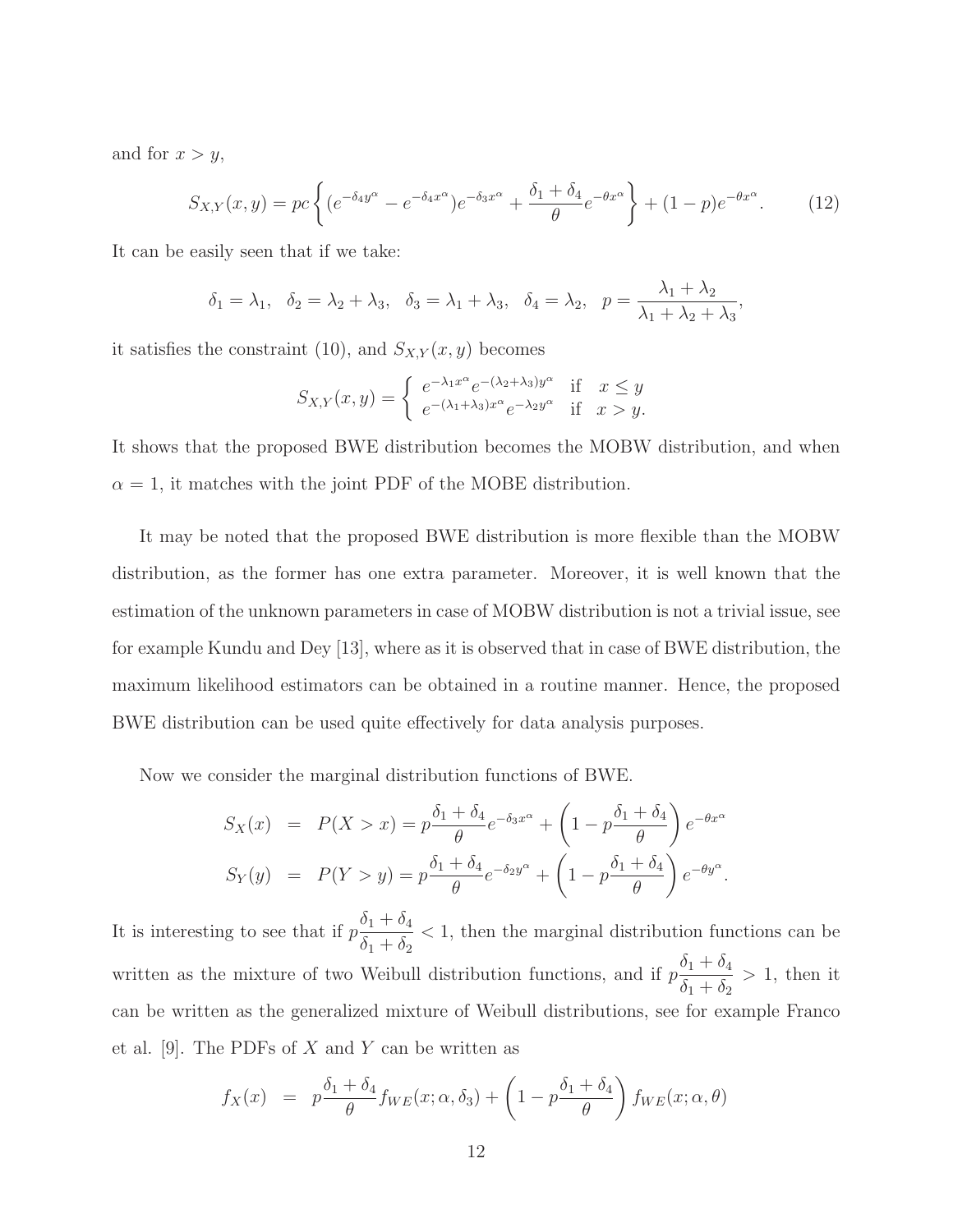$$
f_Y(y) = p \frac{\delta_1 + \delta_4}{\theta} f_{WE}(y; \alpha, \delta_2) + \left(1 - p \frac{\delta_1 + \delta_4}{\theta}\right) f_{WE}(y; \alpha, \theta),
$$

respectively. Since the marginals are mixtures of Weibull distributions the PDFs can take variety of shapes. It can be increasing, decreasing and even bimodal also. Moreover, the hazard functions of the marginals also can be of different types. The PDFs and hazard functions of the marginals for different parameter values have been plotted in Figure 1. It may be mentioned that Figures  $1(a)-1(c)$  correspond to mixture of Weibull distributions where as Figure 1(d) corresonds to generalized mixture of Weibull distributions.



Figure 1: The PDF plot of the marginal distribution of X, when (a)  $\alpha = 1.0$ ,  $\delta_1 = 2.0$ ,  $\delta_2$  $= 1.0, \delta_3 = 1.0, \delta_4 = 2.0, p = 0.75,$  (b)  $\alpha = 2.0, \delta_1 = 2.0, \delta_2 = 1.0, \delta_3 = 1.0, \delta_4 = 2.0, p = 0.0,$ 0.75, (c)  $\alpha = 2$ ,  $\delta_1 = 3.0$ ,  $\delta_2 = 3.0$ ,  $\delta_3 = 0.1$ ,  $\delta_4 = 5.9$ ,  $p = 0.6$ , (d)  $\alpha = 2$ ,  $\delta_1 = 3.0$ ,  $\delta_2 = 3.0$ ,  $\delta_3 = 0.1, \delta_4 = 5.9, p = 0.85.$ 

In Figure 2 we provide the hazard functions of the marginal distribution  $X$  for different parameter values. It is clear that it can take variety of shapes. In this case also Figures  $2(a)$ - 2(c) corresond to the mixture of Weibull distributions, and Figure 2(d) corresonds to the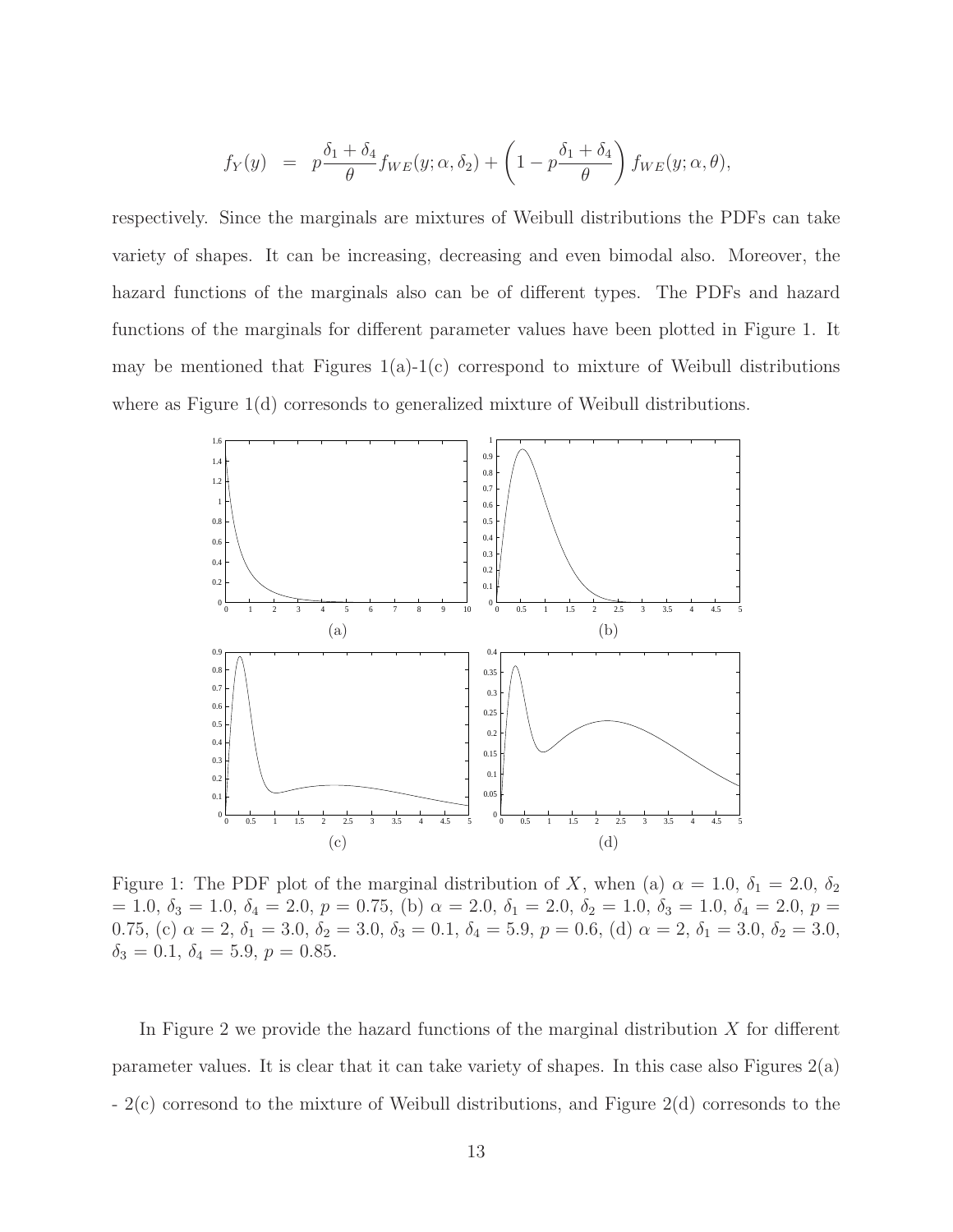generalized mixture of Weibull distributions.



Figure 2: The hazard function plot of the marginal distribution of X, when (a)  $\alpha = 1.0$ ,  $\delta_1$  $= 2.0, \delta_2 = 1.0, \delta_3 = 1.0, \delta_4 = 2.0, p = 0.75,$  (b)  $\alpha = 2.0, \delta_1 = 2.0, \delta_2 = 1.0, \delta_3 = 1.0, \delta_4 = 1.0,$ 2.0,  $p = 0.75$ , (c)  $\alpha = 2$ ,  $\delta_1 = 3.0$ ,  $\delta_2 = 3.0$ ,  $\delta_3 = 0.1$ ,  $\delta_4 = 5.9$ ,  $p = 0.6$ , (d)  $\alpha = 2$ ,  $\delta_1 = 3.0$ ,  $\delta_2 = 3.0, \delta_3 = 0.1, \delta_4 = 5.9, p = 0.85.$ 

Now we discuss some conditional distributions which will be of interest in data analysis, and it may have some independent interests also. For example, if  $(X, Y)$  has a BWE as described in (9) then it can be easily seen that

$$
X|\{X < Y\} \sim \text{WE}(\alpha, \theta) \quad \text{and} \quad Y|\{Y < X\} \sim \text{WE}(\alpha, \theta). \tag{13}
$$

Moreover, the conditional PDF of  $Y | \{X \leq Y\}$  and  $X | \{Y \leq X\}$  can be written as

$$
f_{Y|\{X (14)
$$

$$
f_{X|\{Y
$$

It can be seen that (14) and (15) are the PDFs of the weighted Weibull (WWE) distribution, as introduced by Gupta and Kundu [11], see also Shahbaz, Shahbaz and Butt [29] in this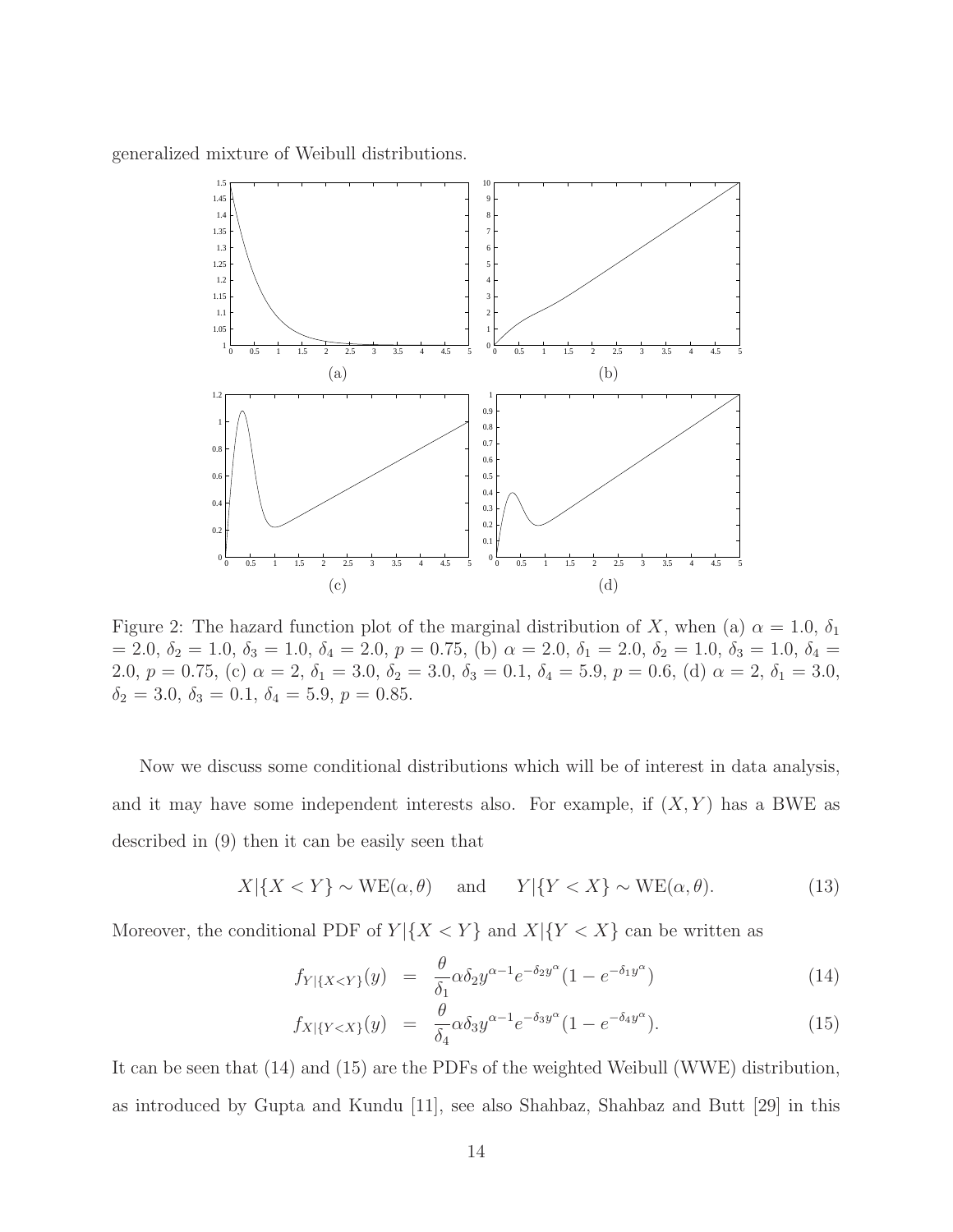respect. It may be mentioned that the WWE distribution has an interesting interpretation similar to the skew normal distribution as introduced by the Azzalini [3]. For several interesting properties on WWE distribution, one may refer to Al-Mutairi, Ghitany and Kundu [2].

#### 4.2 ABSOLUTE CONTINUOUS PART OF A BWE AND ITS GENERATION

In this section we study some basic feature of the absolute continuous part of the proosed BWE distribution. Suppose  $(X, Y)$  has a BWE distribution with the absolute continuous part as given in (7). Let us assume that an absolute continuous bivariate random variable  $(U, V)$  has the joint PDF

$$
f_{U,V}(u,v) = \frac{\theta}{\delta_1 + \delta_4} \begin{cases} f_{WE}(u;\alpha,\delta_1) f_{WE}(v;\alpha,\delta_2) & \text{if } u < v \\ f_{WE}(u;\alpha,\delta_3) f_{WE}(v;\alpha,\delta_4) & \text{if } v < u. \end{cases}
$$
(16)

It may be mentioned that the joint PDF of  $(U, V)$  may be compared with the joint PDF of the Block and Basu bivariate Weibull (BBBW) distribution. The BBBW distribution can be obtanied from a MOBW distribution by removing the singular component, see for example the original article by Block and Basu [8], see also Pradhan and Kundu [26] in this respect. It may be recalled that joint PDF of a BBBW distribution with parameters  $\alpha, \lambda_0, \lambda_1, \lambda_2$ , can be written as follows:

$$
f_{BBBW}(u,v) = \frac{\lambda_0 + \lambda_1 + \lambda_2}{\lambda_1 + \lambda_2} \begin{cases} f_{WE}(u;\alpha,\lambda_1) f_{WE}(v;\alpha,\lambda_0 + \lambda_2) & \text{if } u < v \\ f_{WE}(v;\alpha,\lambda_0 + \lambda_1) f_{WE}(v;\alpha,\lambda_2) & \text{if } v < u. \end{cases}
$$
(17)

It is clear that the joint PDF (17) can be obtained as a special case of (16). Now we provide the shape of the joint PDF of (16). It may be noted that if  $\alpha \leq 1$ , then the joint PDF of  $(U, V)$  is a decreasing function both in u and v directions for all values of  $\delta_1$ ,  $\delta_2$ ,  $\delta_3$  and  $\delta_4$ . Therefore, we are mainly interested when  $\alpha > 1$  and then we have the following result.

THEOREM 1: For  $\alpha > 1$ , if (a)  $\delta_2 < \delta_1$  and  $\delta_4 > \delta_3$ , then it is a bimodal function and the two modes are at (i)  $\left( \frac{\alpha - 1}{s} \right)$  $\alpha\delta_1$ ן  $1/\alpha$ ,  $\lceil \alpha - 1 \rceil$  $\alpha\delta_2$  $\left[\begin{array}{c}1/\alpha\\
\end{array}\right]$  and (ii)  $\left[\begin{array}{c}\alpha-1\\
\end{array}\right]$  $\alpha\delta_3$ ן  $1/\alpha$ ,  $\lceil \alpha - 1 \rceil$  $\alpha\delta_4$  $1/\alpha$ , (b)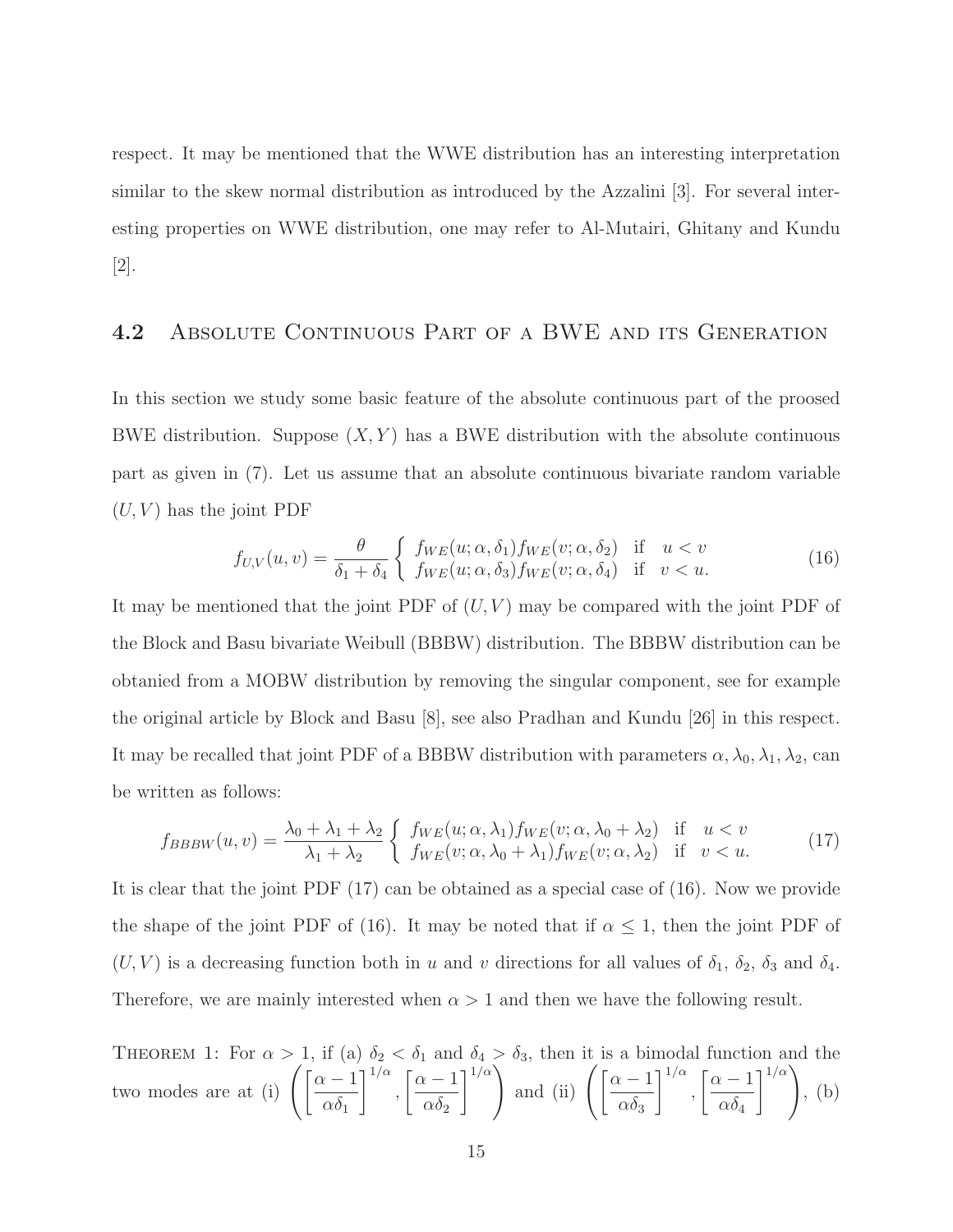$$
\delta_1 < \delta_2, \delta_4 < \delta_3 \text{, then it is unimodal, and the mode is at } \left( \left[ \frac{2(\alpha - 1)}{\alpha(\delta_1 + \delta_2)} \right]^{1/\alpha}, \left[ \frac{2(\alpha - 1)}{\alpha(\delta_1 + \delta_2)} \right]^{1/\alpha} \right),
$$
\n
$$
(c) \ \delta_1 < \delta_2, \delta_4 > \delta_3 \text{ and } \delta_1 \delta_2 > \delta_3 \delta_4 \text{, then it is a bimodal function, and and the two modes are at (i) 
$$
\left( \left[ \frac{2(\alpha - 1)}{\alpha(\delta_1 + \delta_2)} \right]^{1/\alpha}, \left[ \frac{2(\alpha - 1)}{\alpha(\delta_1 + \delta_2)} \right]^{1/\alpha} \right) \text{ and (ii) } \left( \left[ \frac{\alpha - 1}{\alpha \delta_3} \right]^{1/\alpha}, \left[ \frac{\alpha - 1}{\alpha \delta_4} \right]^{1/\alpha} \right), (d) \ \delta_1 < \delta_2,
$$
\n
$$
\delta_4 > \delta_3 \text{ and } \delta_1 \delta_2 < \delta_3 \delta_4 \text{, then it is unimodal and the mode is at } \left( \left[ \frac{\alpha - 1}{\alpha \delta_3} \right]^{1/\alpha}, \left[ \frac{\alpha - 1}{\alpha \delta_4} \right]^{1/\alpha} \right).
$$
$$

PROOF: The proof is not very difficult to obtain. It can be obtained by studying the derivatives of the log of the joint PDF of the BWE distribution. The details are avoided.

The following Figure 3 provides the contour plots of the absolute continuous part of the BWE distribution for different parameter values.



Figure 3: The contour plot of the joint PDF of the absolute continuous part of the BWE distribution when (a) $\alpha = 2$ ,  $\delta_1 = 1.0$ ,  $\delta_2 = 2.0$ ,  $\delta_3 = 2.0$ ,  $\delta_4 = 1.0$ , (b)  $\alpha = 2$ ,  $\delta_1 = 1.0$ ,  $\delta_2 =$ 2.0,  $\delta_3 = 1.0$ ,  $\delta_4 = 2.0$ , (c)  $\alpha = 2$ ,  $\delta_1 = 2.0$ ,  $\delta_2 = 1.0$ ,  $\delta_3 = 1.0$ ,  $\delta_4 = 2.0$ , (d)  $\alpha = 2$ ,  $\delta_1 = 2.0$ ,  $\delta_2 = 3.0, \delta_3 = 1.0, \delta_4 = 4.0.$ 

It can be easily checked that if  $(U, V)$  has the joint PDF (16), then  $P(U < V) = \frac{\delta_1}{\delta_2}$  $\delta_1 + \delta_4$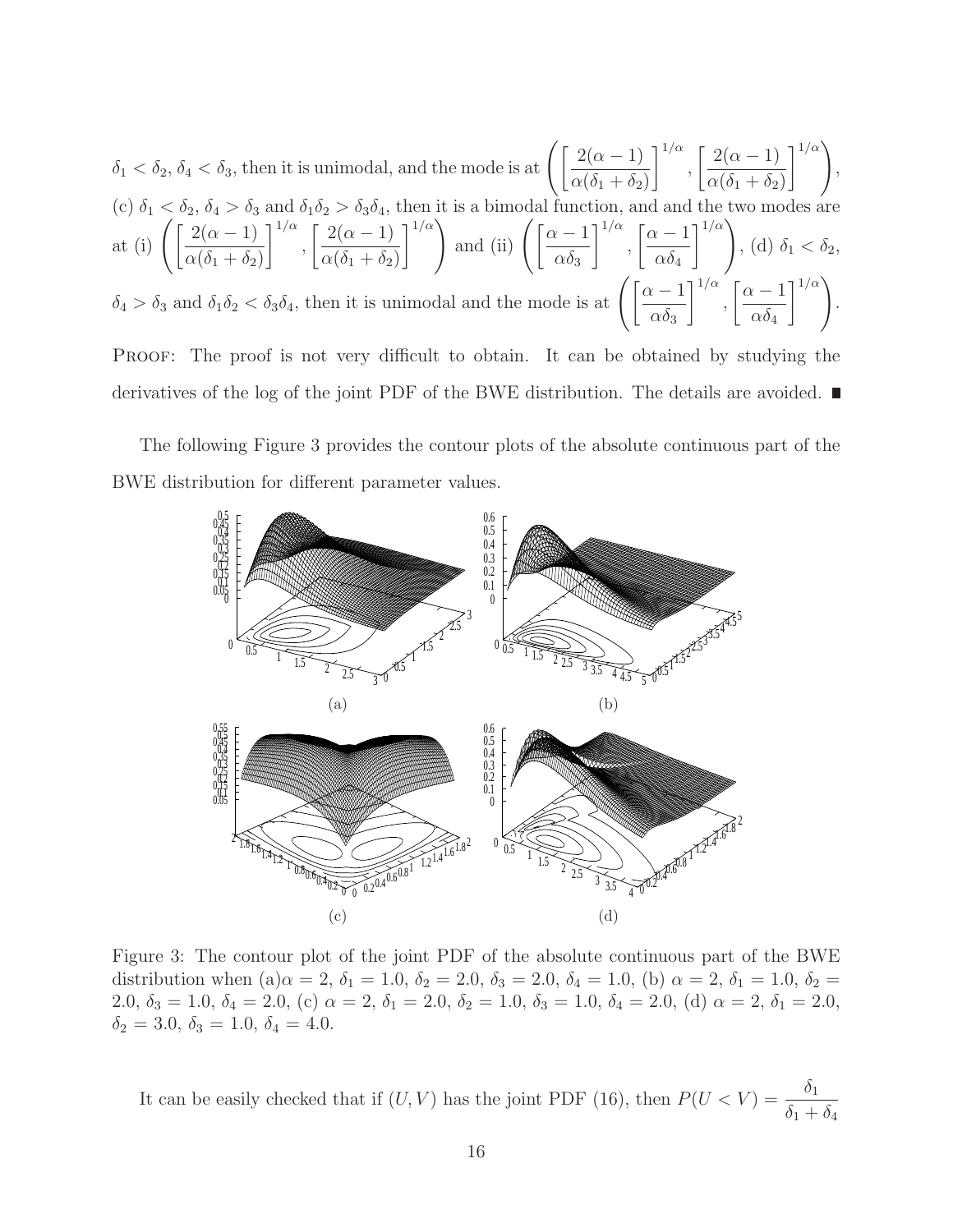and  $P(U > V) = \frac{\delta_4}{s}$  $\frac{\delta_4}{\delta_1 + \delta_4}$ . The following decomposition is useful to generate samples from  $(U, V)$ , they may have some independent interests also. The joint PDF of  $(U, V)$  can be written as follows:

$$
f_{U,V}(u,v) = \frac{\delta_1}{\delta_1 + \delta_4} f_{U_1,V_1}(u,v) + \frac{\delta_4}{\delta_1 + \delta_4} f_{U_2,V_2}(u,v).
$$
 (18)

Here

$$
f_{U_1,V_1}(u,v) = \begin{cases} \frac{\delta_1 + \delta_2}{\delta_1} f_{WE}(u;\alpha,\delta_1) f_{WE}(v;\alpha,\delta_2) & \text{if } u < v \\ 0 & \text{if } u \ge v \end{cases}
$$
(19)

and

$$
f_{U_2,V_2}(u,v) = \begin{cases} \frac{\delta_3 + \delta_4}{\delta_4} f_{WE}(u;\alpha,\delta_3) f_{WE}(v;\alpha,\delta_4) & \text{if } u > v \\ 0 & \text{if } u \le v. \end{cases}
$$
 (20)

It follows that if  $(U_1, V_1)$  has a joint PDF (19), then  $U_1 \sim \text{WE}(\alpha, \delta_1 + \delta_2)$  and  $P(V_1 >$  $v|U_1 = u$ ) =  $e^{-\delta_2(v^{\alpha} - u^{\alpha})}$ , for  $v > u$ . Similarly, if  $(U_2, V_2)$  has a joint PDF (20), then  $V_2 \sim$  $WE(\alpha, \delta_3 + \delta_4)$  and  $P(U_2 > u | V_2 = v) = e^{-\delta_3(u^{\alpha} - v^{\alpha})}$ , for  $u > v$ . It is quite simple to generate random samples from  $(U_1, V_1)$  and  $(U_2, V_2)$ , and hence, generation random samples from  $(U, V)$  is straight forward.

Note that if  $(X, Y)$  has BWE distribution, then it can be written as follows:

$$
(X,Y) = \begin{cases} (U_1, V_1) & \text{with probability} \\ (U_2, V_2) & \text{with probability} \\ (W, W) & \text{with probability} \end{cases} \begin{cases} \frac{p\delta_1}{\delta_1 + \delta_4} \\ \frac{p\delta_4}{\delta_1 + \delta_4} \\ 1 - p, \end{cases}
$$
 (21)

here  $(U_1, V_1)$  and  $(U_2, V_2)$  are same as defined above, and  $W \sim \text{WE}(\alpha, \delta_1 + \delta_2)$ . The above decomposition (21) can be used quite effectively to generate random samples from a BWE distribution.

We have provided the scatter plots of  $(X, Y)$  generated from BWE distribution for different parameter values in Figure 4. In each case we have reported the corresponding sampling correlation  $(r)$  also based 100 data points. It may be observed that the sample correlation coefficient can be negative also in this case for certain set of parameters.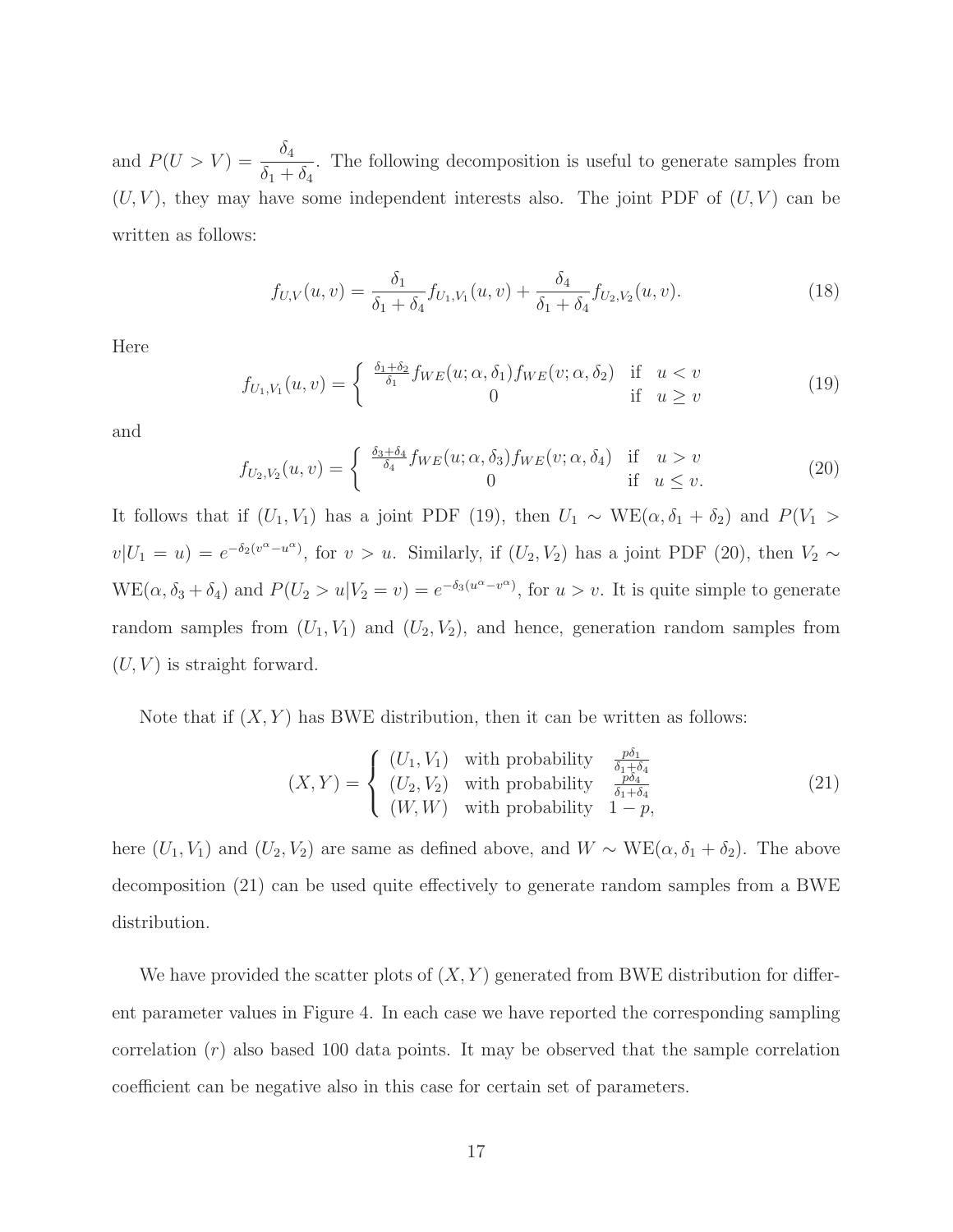

Figure 4: The scatter of  $(X, Y)$  generated from BWE distribution when (a)  $\alpha = 1.0, \delta_1 =$ 10.0,  $\delta_2 = 1.0$ ,  $\delta_3 = 1.0$ ,  $\delta_4 = 10.0$ ,  $p = 0.75$ ,  $r = -0.32$  (b)  $\alpha = 2.0$ ,  $\delta_1 = 1.0$ ,  $\delta_2 = 10.0$ ,  $\delta_3$  $= 10.0, \delta_4 = 1.0, p = 0.75, r = 0.71$  (c)  $\alpha = 2, \delta_1 = 1.0, \delta_2 = 10.0, \delta_3 = 5.0, \delta_4 = 6.0, p = 0.01$ 0.75,  $r = -0.28$  (d)  $\alpha = 0.5$ ,  $\delta_1 = 8.0$ ,  $\delta_2 = 3.0$ ,  $\delta_3 = 5.0$ ,  $\delta_4 = 6.0$ ,  $p = 0.5$ ,  $r = 0.009$ .

#### 4.3 Maximum Likelihood Estimators

In this section we disucss about the maximum likelihood estimators of the unknown parameters. It is assumed we have a random sample of size  $n$  from a BWE distribution with the constraint on the parameters (10). Therefore, the proposed BWE distribution has five independent parameters. Let  $\mathcal{D} = \{(x_1, y_1), \ldots, (x_n, y_n)\}\)$  be a random sample of size n from a BWE distribution, and we use the following notation

$$
I_1 = \{i : x_i < y_i\}, \quad I_2 = \{i : x_i > y_i\} \quad I_0 = \{i : x_i = y_i = u_i\}.
$$

and  $|I_1| = n_1$ ,  $|I_2| = n_2$ ,  $|I_0| = n_0$ . Moreover, we use  $\theta = \delta_1 + \delta_2 = \delta_3 + \delta_4$ , as before. Therefore, it is assumed that p,  $\alpha$ ,  $\theta$ ,  $\delta_2$ ,  $\delta_3$  are the independent parameters of the proposed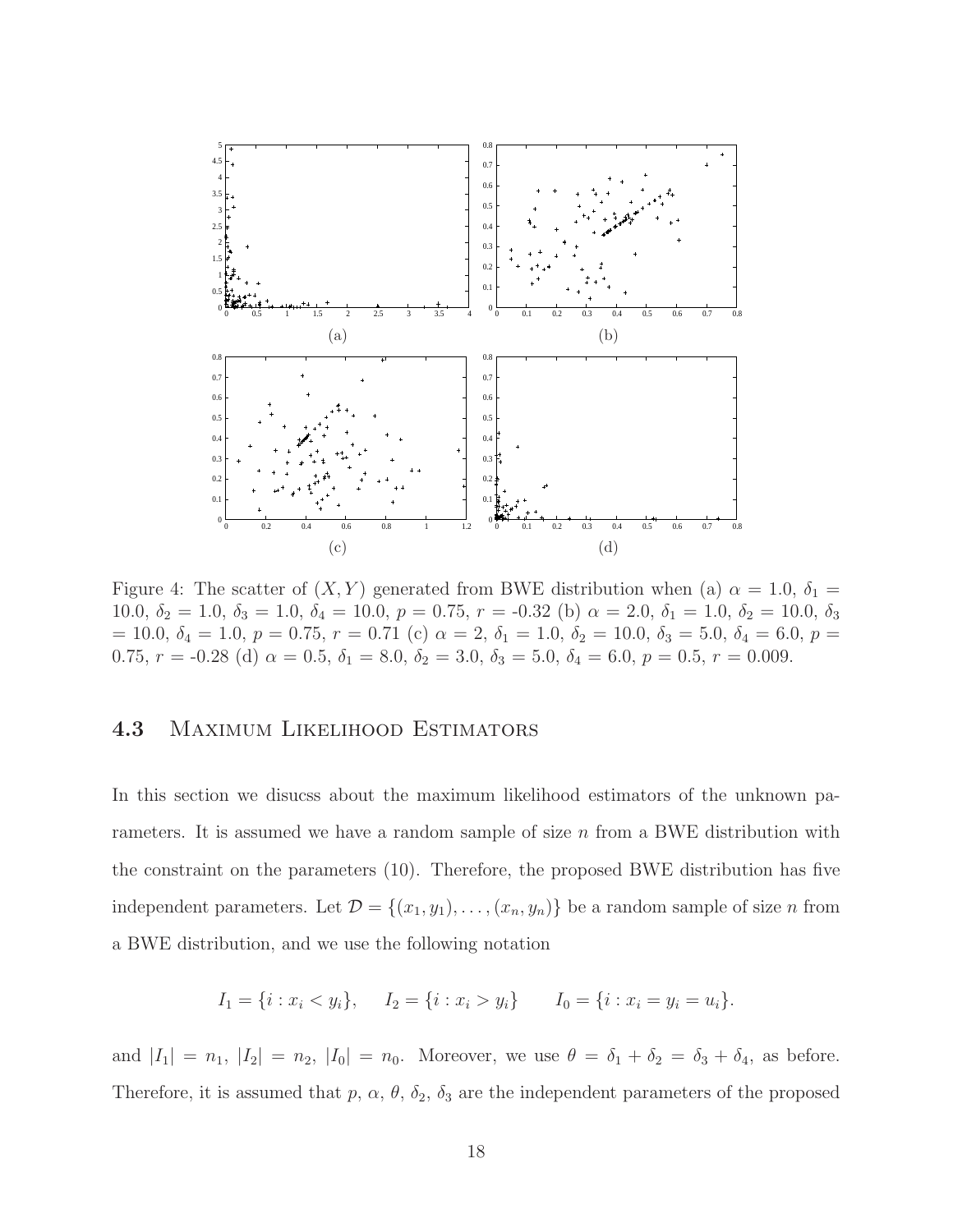model, and  $\mathbf{\Theta} = (p, \alpha, \Gamma)^{\top}$ , where  $\mathbf{\Gamma} = (\theta, \delta_2, \delta_3)^{\top}$ . Now based on the observed sample  $\mathcal{D}$ , the log-likelihood function can be written as

$$
l(p, \alpha, \Gamma | \mathcal{D}) = (n_1 + n_2) \{ \ln p - \ln(2\theta - \delta_2 - \delta_3) + \ln \theta \} + 2n_1 \ln \alpha + n_1 \ln \delta_2 + n_1 \ln(\theta - \delta_2) +
$$
  
\n
$$
(\alpha - 1) \sum_{i \in I_1 \cup I_2} \ln x_i - (\theta - \delta_2) \sum_{i \in I_1} x_i^{\alpha} + (\alpha - 1) \sum_{i \in I_1 \cup I_2} \ln y_i - \delta_2 \sum_{i \in I_1} y_i^{\alpha} +
$$
  
\n
$$
2n_2 \ln \alpha + n_2 \ln \delta_3 + n_2 \ln(\theta - \delta_3) - \delta_3 \sum_{i \in I_2} x_i^{\alpha} - (\theta - \delta_3) \sum_{i \in I_2} y_i^{\alpha} + n_0 \ln(1 - p) +
$$
  
\n
$$
n_0 \ln \alpha + n_0 \ln \theta + (\alpha - 1) \sum_{i \in I_0} \ln u_i - \theta \sum_{i \in I_0} u_i^{\alpha}.
$$
\n(22)

The maximum likelihood estimators (MLEs) of  $p, \alpha, \Gamma$  can be obtained by maximizing  $l(p, \alpha, \Gamma | \mathcal{D})$  with respect to the unknown parameters. It can be easily seen that the MLE of p becomes

$$
\widehat{p} = \frac{n_1 + n_2}{n},
$$

and the MLEs of  $(\alpha, \Gamma)^{\top}$  can be obtained by maximizing

$$
l_0(\alpha, \Gamma) = (n_1 + n_2) \{-\ln(2\theta - \delta_2 - \delta_3) + \ln \theta\} + 2n_1 \ln \alpha + n_1 \ln \delta_2 + n_1 \ln(\theta - \delta_2) + \alpha \sum_{i \in I_1 \cup I_2} \ln x_i - (\theta - \delta_2) \sum_{i \in I_1} x_i^{\alpha} + \alpha \sum_{i \in I_1 \cup I_2} \ln y_i - \delta_2 \sum_{i \in I_1} y_i^{\alpha} + 2n_2 \ln \alpha + n_2 \ln \delta_3 + n_2 \ln(\theta - \delta_3) - \delta_3 \sum_{i \in I_2} x_i^{\alpha} - (\theta - \delta_3) \sum_{i \in I_2} y_i^{\alpha} + n_0 \ln \alpha + n_0 \ln \theta + \alpha \sum_{i \in I_0} \ln u_i - \theta \sum_{i \in I_0} u_i^{\alpha}.
$$
 (23)

with respect to the unknown parameters. It is a four dimensional optimization problem. If we try to solve directly, then we can obtain the normal equations and we need to solve four non-linear equations simultaneously. To avoid that we have used the profile likelihood method, and the method provided by Song, Fan and Kalbfleisch [30]. It is observed that the the MLEs of the unknown parameters can be obtained by solving only one non-linear equation. The details are provided in Appendix A. Once we obtain the MLEs of the unknown parameters, the observed Fisher information matrix can be easily constructed, and the asymptotic confidence intervals of the unknown parameters also can be computed.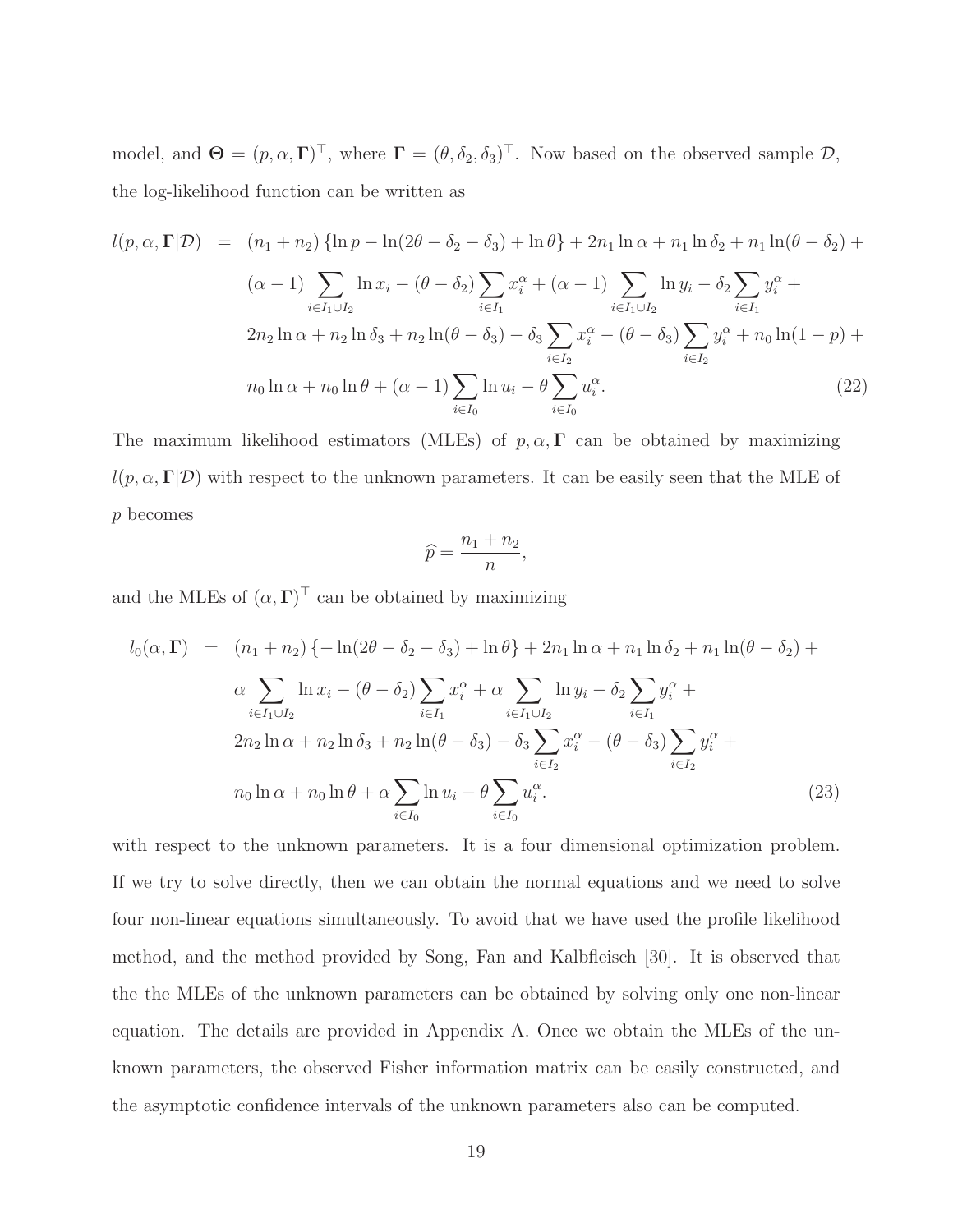It may be noted that the algorithm which has been described in the previous section, is an iterative process, hence good initial estimates are needed for  $\alpha$ ,  $\theta$ ,  $\delta_2$  and  $\delta_3$ . Now we describe how to obtain the initial guesses.

Now to compute  $\alpha$  and  $\theta$ , we use the results (13). The data points which are obtained as below

$$
\{x_i : i \in I_0 \cup I_1\}, \text{ and } \{y_i : i \in I_2\},\
$$

are i.i.d.  $WE(\alpha, \theta)$  random variables. Hence, the estimates of  $\alpha$  and  $\theta$  can be obtained quite conveniently as several efficient methods are available to estimate the shape and scale parameters of a Weibull distribution. Further, the initial estimates of  $\delta_1$  and  $\delta_4$  can be obtained from

$$
\{x_i : i \in I_2\} \text{ and } \{y_i : i \in I_1\},\
$$

and using the results (14) and (15). Note that  $\{x_i : i \in I_2\}$  and  $\{y_i : i \in I_1\}$ , are WWE distributions. Hence, assuming the shape parameter  $\alpha$  to be known, the method proposed by Gupta and Kundu [11] can be used quite conveniently to estimate  $\delta_1$  and  $\delta_4$ .

# 5 DATA ANALYSIS

In this section we perform the analyses of two data sets, one simulated and one real data set.

#### 5.1 SIMULATED DATA SET:

We have generated a data set with  $n = 50$ , and  $p = 0.75$ ,  $\alpha = 1.5$ ,  $\delta_1 = \delta_2 = \delta_3 = \delta_4 = 1.0$ . The data set has been plotted in Figure 5 In this case the intitial estimates of  $\alpha$ ,  $\theta$ ,  $\delta_1$  and  $\delta_4$  can be obtained as

$$
\widetilde{\alpha} = 1.142, \quad \widetilde{\theta} = 1.842, \quad \widetilde{\delta}_1 = 0.597, \quad \widetilde{\delta}_4 = 0.911.
$$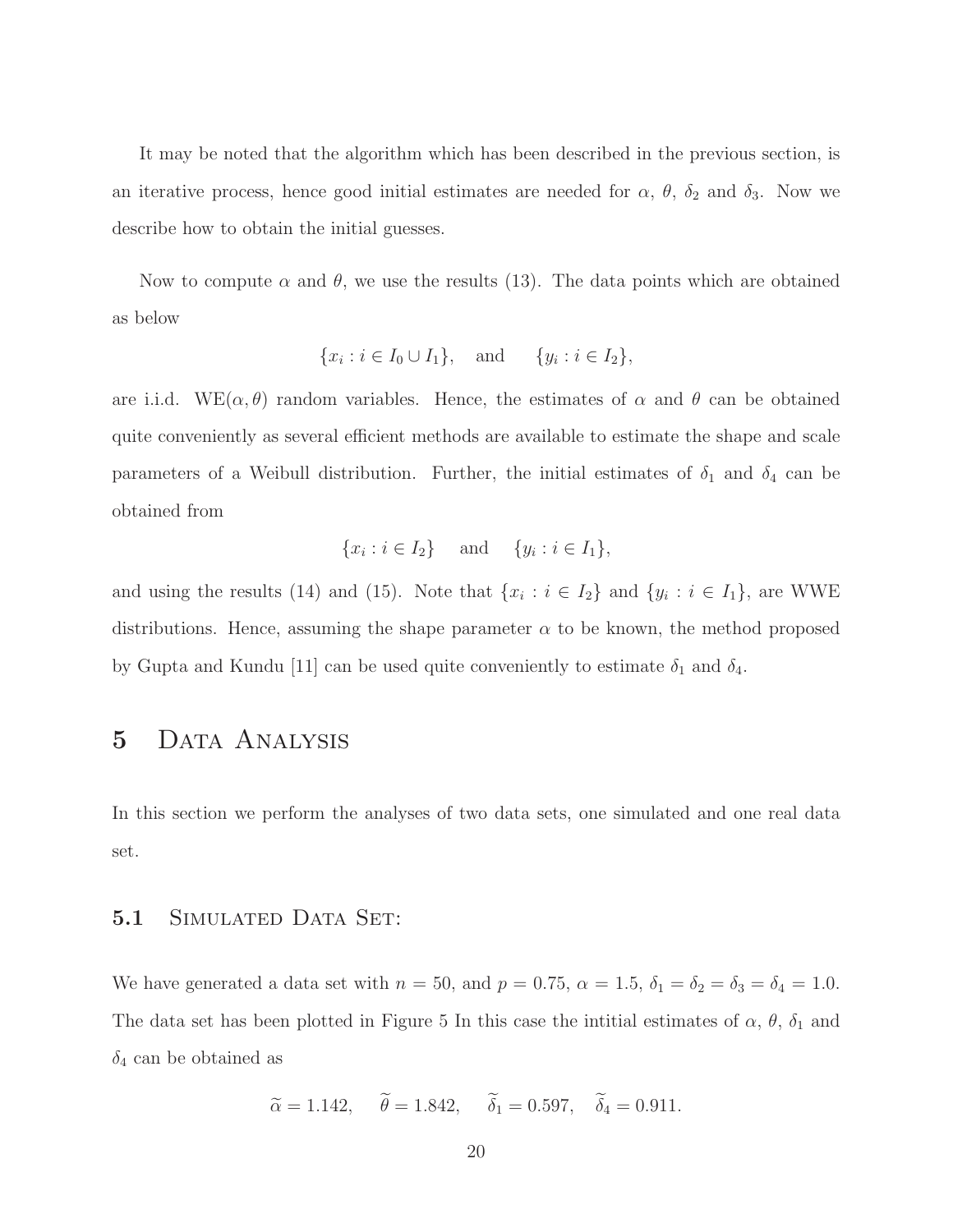

Figure 5: The scatter of  $(X, Y)$  for simulated sample.

We have used the above initial estimates to compute the MLEs of the unknown parameters. We have reported the MLEs and the associated 95% confidence intervals (in brackets) based on the observed Fisher information matrix.

$$
\hat{\alpha} = 1.368(\pm 0.352), \quad \hat{\theta} = 1.833(\pm 0.451), \quad \hat{\delta}_1 = 0.864(0.235), \quad \hat{\delta}_2 = 0.969(\pm 0.268),
$$
  

$$
\hat{\delta}_3 = 0.877(\pm 0.235), \quad \hat{\delta}_4 = 0.956(0.254), \quad \hat{p} = 0.88(0.17).
$$

#### 5.2 SOCCER DATA

In this section we have analyzed on soccer data set based on the proposed BWE model. The data set has been obtained from Meintanis [23] and it represents the soccer data where at least one goal has been scored by the home team and at least one goal has been scored directly either from a penalty kick, foul kick or any other direct kick. All of them together we call tham as the kick goal. Here X reresents the time in minutes of the first kick goal by any team and Y represents the time in minutes of the first goal of any type scored by the home team. It may be noted that in this case all possibilities are open, namely  $X \leq Y$ ,  $X > Y$  or  $X = Y$ . The data set has been presented in Table 1.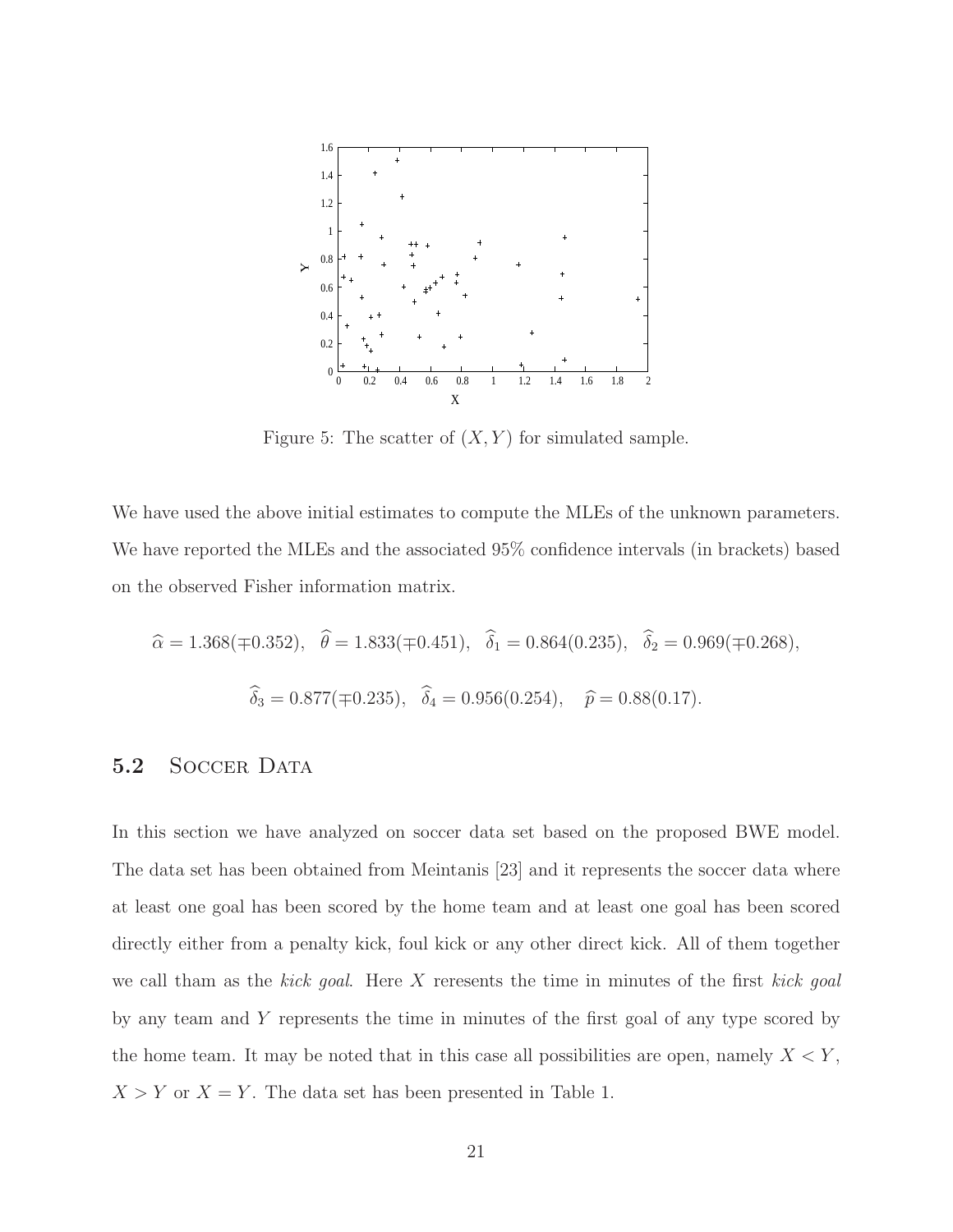| 2005-2006              | X  | Y  | 2004-2005               | X              | $\boldsymbol{Y}$            |
|------------------------|----|----|-------------------------|----------------|-----------------------------|
|                        |    |    |                         |                |                             |
| Lyon-Real Madrid       | 26 | 20 | Internazionale-Bremen   | 34             | 34                          |
| Milan-Fenerbahce       | 63 | 18 | Real Madrid-Roma        | 53             | 39                          |
| Chelsea-Anderlecht     | 19 | 19 | Man. United-Fenerbahce  | 54             | 7                           |
| Club Brugge-Juventus   | 66 | 85 | Bayern-Ajax             | 51             | 28                          |
| Fenerbahce-PSV         | 40 | 40 | Moscow-PSG              | 76             | 64                          |
| Internazionale-Rangers | 49 | 49 | Barcelona-Shakhtar      | 64             | 15                          |
| Panathinaikos-Bremen   | 8  | 8  | Leverkusen-Roma         | 26             | 48                          |
| Ajax-Arsenal           | 69 | 71 | Arsenal-Panathinaikos   | 16             | 16                          |
| Man. United-Benfica    | 39 | 39 | Dynamo Kyiv-Real Madrid | 44             | 13                          |
| Real Madrid-Rosenborg  | 82 | 48 | Man. United-Sparta      | 25             | 14                          |
| Villarreal-Benfica     | 72 | 72 | Bayern-M. TelAviv       | 55             | 11                          |
| Juventus-Bayern        | 66 | 62 | Bremen-Internazionale   | 49             | 49                          |
| Club Brugge-Rapid      | 25 | 9  | Anderlecht-Valencia     | 24             | 24                          |
| Olympiacos-Lyon        | 41 | 3  | Panathinaikos-PSV       | 44             | 30                          |
| Internazionale-Porto   | 16 | 75 | Arsenal-Rosenborg       | 42             | 3                           |
| Schalke-PSV            | 18 | 18 | Liverpool-Olympiacos    | 27             | 47                          |
| Barcelona-Bremen       | 22 | 14 | M. Tel-Aviv-Juventus    | 28             | 28                          |
| Milan-Schalke          | 42 | 42 | Bremen-Panathinaikos    | $\overline{2}$ | $\mathcal{D}_{\mathcal{A}}$ |
| Rapid-Juventus         | 36 | 52 |                         |                |                             |

Table 1: UEFA Champion's League data

Before procedding further, we have divided all the data points by 100 mainly for numerical purposes. It is not going to make any difference in the inference procedure. It is observed that in this case  $N_1 = 6$ ,  $N_2 = 17$  and  $N_0 = 14$ . We obtain the initial estimates of  $\alpha$ ,  $\theta$ ,  $\delta_1$ and  $\delta_4$  as

$$
\widetilde{\alpha} = 1.477, \quad \widetilde{\theta} = 5.341, \quad \widetilde{\delta}_1 = 4.199, \quad \widetilde{\delta}_4 = 4.699.
$$

Based on these initial estimates we compute the MLEs of the unknown parameters. The MLEs and the associated 95% confidence intervals (in brackets) based on the observed Fisher information matrix are reported below.

$$
\hat{\alpha} = 1.649(\pm 0.473), \quad \hat{\theta} = 5.981(\pm 1.114), \quad \hat{\delta}_1 = 0.483(0.097), \quad \hat{\delta}_2 = 5.499(\pm 1.654),
$$
  

$$
\hat{\delta}_3 = 4.653(\pm 0.998), \quad \hat{\delta}_4 = 1.323(0.189), \quad \hat{p} = 0.622(0.201).
$$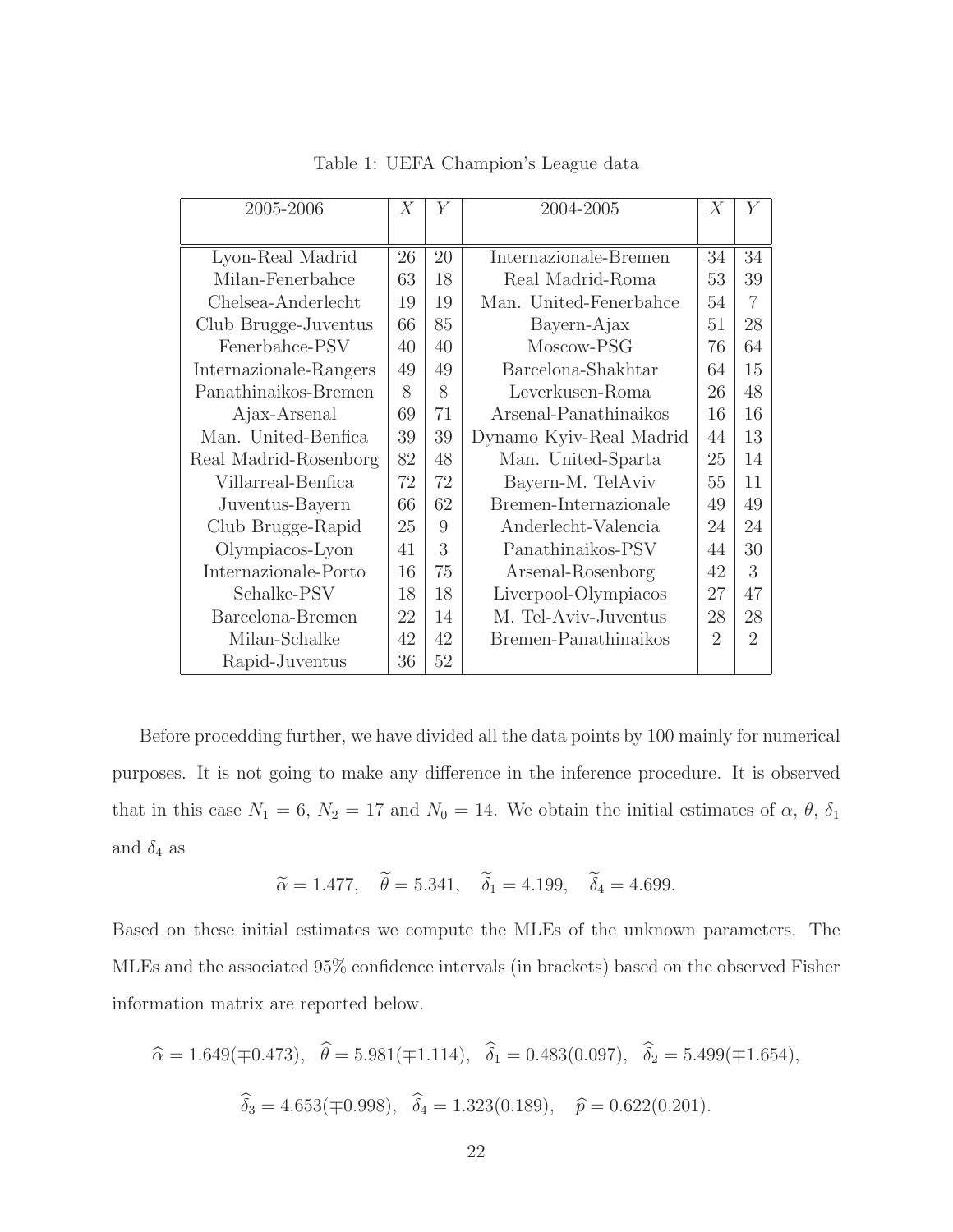### 6 Conclusions

In this paper we have proposed a general construncation of a bivariate distribution with a singular component. It is well known that most of the existing methods which can be used to generate a bivariate distribution with a singular component can be classifed into two classes, namely the minimization approach proposed by Marshall and Olkin [22] and the maximization approach proposed by Kundu and Gupta [14]. The present method actually unifies both the approaches. All the existing bivariate distributions with a singular component can be obtained as special cases of the proposed model. We have considered one specific model based on the Weibull distributions and discussed some of its properties, and showed how it can be used in practice. It may be mentioned that this model can be used quite effectively as a dependent competing risks model and it can be extended to the multivariate case also. More work is needed along that direction.

#### Acknowledgements:

The author would like to thank the reviewers for their helpful comments which have helped to imporve the manuscript.

# Appendix A

In this section we show how we can maximize  $l_0(\alpha,\Gamma)$  with respect to the unknown parameters. This is a four dimensional optimization problem. To avoid that we use the profile likelihood method. In that case for a fixed  $\alpha$  first we maximize with respect to  $\Gamma$  and then we maximize with respect to  $\alpha$ . Now maximizing  $l_0(\alpha,\Gamma)$  with respect to  $\Gamma$  for a fixed  $\alpha$  is a three dimensional optimization problem, and we use the method of Song, Fan, and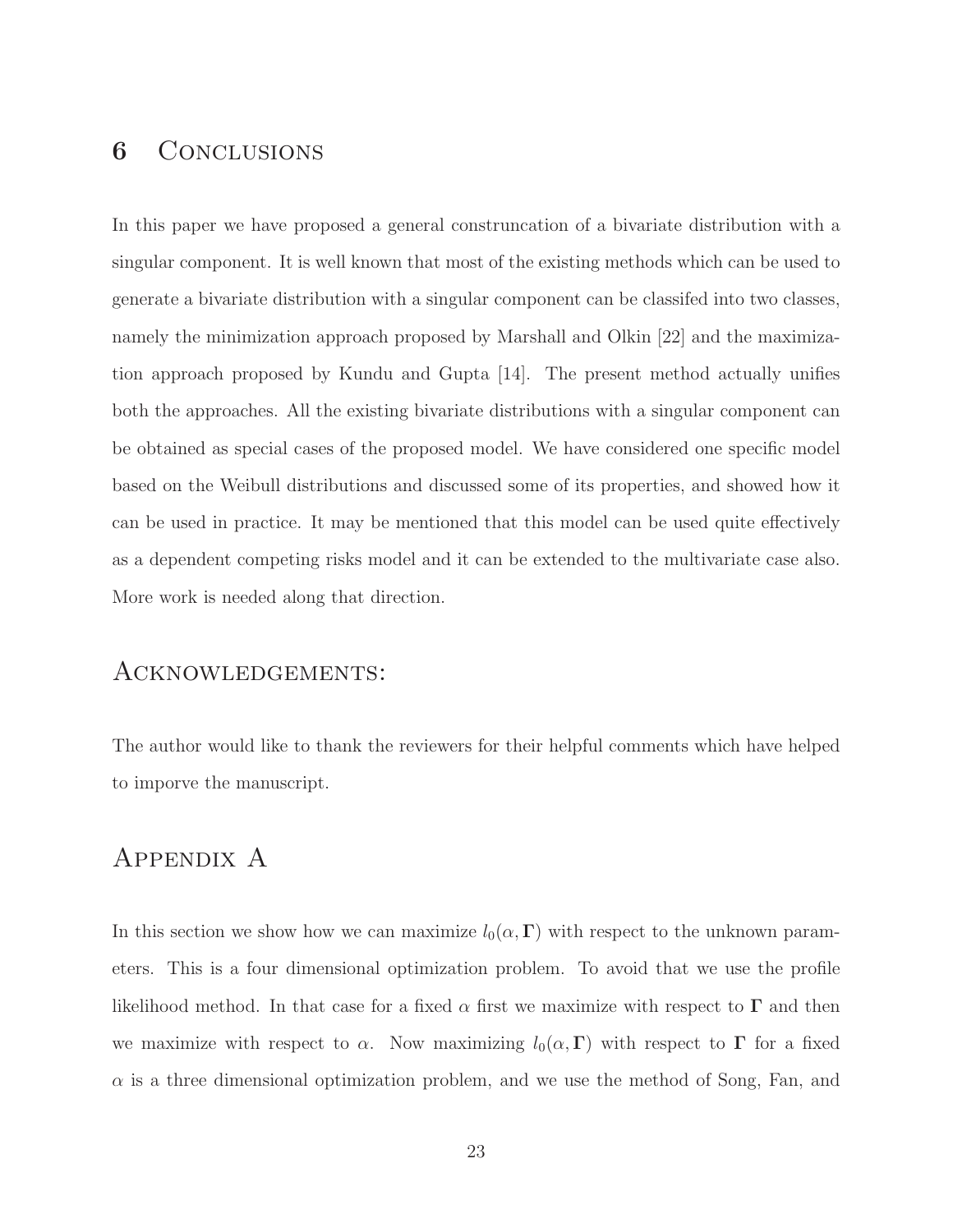Kalbfleisch [30] to optimize it. It can be described as follows. Let us write

$$
l_0(\alpha,\Gamma) = l_1(\Gamma) + l_2(\Gamma) + l_3(\alpha),
$$

here

$$
l_3(\alpha) = \ln \alpha (2n_1 + 2n_2 + n_0) + \alpha \left( \sum_{i \in I_1 \cup I_2} \ln x_i + \sum_{i \in I_1 \cup I_2} \ln y_i + \sum_{i \in I_0} \ln u_i \right),
$$
  
\n
$$
l_{1\alpha}(\Gamma) = n \ln \theta - \theta \left( \sum_{i \in I_1} x_i^{\alpha} + \sum_{i \in I_2} y_i^{\alpha} + \sum_{i \in I_0} u_i^{\alpha} \right) + n_1 \ln \delta_2 - \delta_2 \sum_{i \in I_1} (y_i^{\alpha} - x_i^{\alpha})
$$
  
\n
$$
+ n_2 \ln \delta_3 - \delta_3 \sum_{i \in I_2} (x_i^{\alpha} - y_i^{\alpha})
$$
  
\n
$$
l_{2\alpha}(\Gamma) = -(n_1 + n_2) \ln(2\theta - \delta_2 - \delta_3) + n_1 \ln(\theta - \delta_2) + n_2 \ln(\theta - \delta_3).
$$

Therefore, for a given  $\alpha$ , if  $\hat{\Gamma}_{\alpha}$  maximizes  $l_1(\Gamma) + l_2(\Gamma)$ , then the MLE of  $\alpha$ , say  $\hat{\alpha}$  can be obtained by the argument maximum of  $l_0(\alpha, \widehat{\Gamma}_{\alpha})$ , and the MLE of  $\Gamma$ , say  $\widehat{\Gamma}$  can be obtained as  $\widehat{\Gamma} = \widehat{\Gamma}_{\widehat{\alpha}}$ 

For a given  $\alpha$ , we want to maximize  $l_{1\alpha}(\Gamma) + l_{2\alpha}(\Gamma)$ , with respect to  $\Gamma$ . It means we need to find the solution of the vector equation:

$$
\dot{l}_{1\alpha}(\Gamma) + \dot{l}_{2\alpha}(\Gamma) = 0,
$$

equivalently

$$
\dot{l}_{1\alpha}(\Gamma) = -\dot{l}_{2\alpha}(\Gamma),
$$

here  $\mathbf{0} = (0, 0, 0)^{\top}$ ,

$$
\dot{l}_{1\alpha}(\Gamma) = \left(\frac{\partial}{\partial \theta} l_{1\alpha}(\Gamma), \frac{\partial}{\partial \delta_2} l_{1\alpha}(\Gamma), \frac{\partial}{\partial \delta_3} l_{1\alpha}(\Gamma)\right)^{\top}, \dot{l}_{2\alpha}(\Gamma) = \left(\frac{\partial}{\partial \theta} l_{2\alpha}(\Gamma), \frac{\partial}{\partial \delta_2} l_{2\alpha}(\Gamma), \frac{\partial}{\partial \delta_3} l_{2\alpha}(\Gamma)\right)^{\top}.
$$

Song, Fan, and Kalbfleisch [30] suggested the following, first solve

$$
\dot{l}_{1\alpha}(\Gamma) = 0,\t\t(24)
$$

if  $\Gamma^{(0)}$  is the solution of (24), then find  $\Gamma^{(1)}$  such that

$$
\dot{l}_{1\alpha}(\Gamma) = -\dot{l}_{2\alpha}(\Gamma^{(0)}).
$$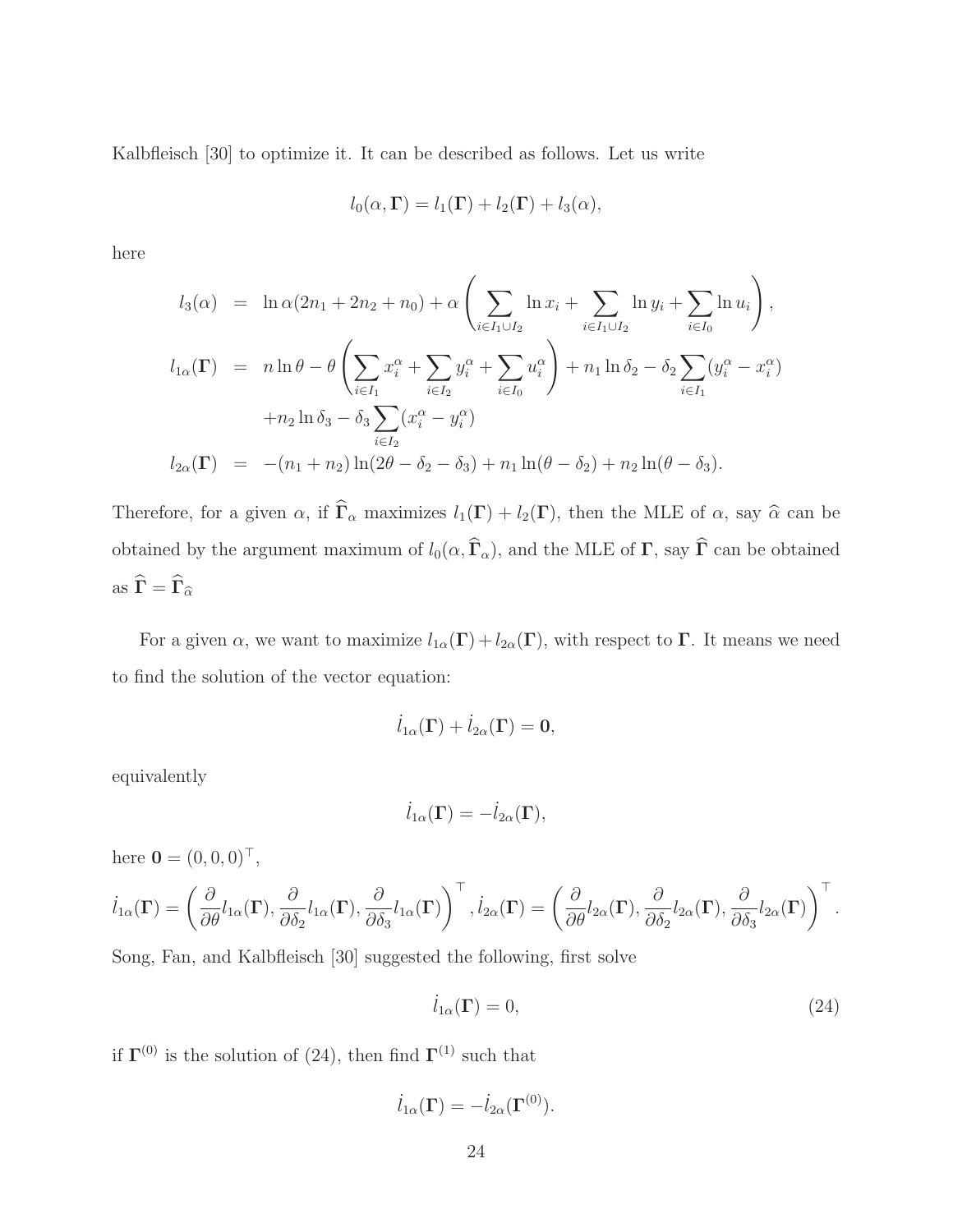Continue the process, until the convergence takes place. We will provide the explicit expressions of If  $\Gamma^{(j)} = (\theta^{(j)}, \delta_2^{(j)}, \delta_3^{(j)})^\top$ , the value of  $\Gamma^{(j)}$  at the j-th iteration. Let us use the following notations:

$$
A(\alpha) = \sum_{i \in I_1} x_i^{\alpha} + \sum_{i \in I_2} y_i^{\alpha} + \sum_{i \in I_0} u_i^{\alpha}, \quad B(\alpha) = \sum_{i \in I_1} (y_i^{\alpha} - x_i^{\alpha}), \quad C(\alpha) = \sum_{i \in I_2} (x_i^{\alpha} - y_i^{\alpha}),
$$

 $a_0 = b_0 = c_0 = 0$ , and for  $j = 1, 2, \ldots$ ,

$$
a_j = \frac{n_1 + n_2}{2\theta^{(j)} - \delta_2^{(j)} - \delta_3^{(j)}} - \frac{n_1}{\theta^{(j)} - \delta_2^{(j)}} - \frac{n_2}{\theta^{(j)} - \delta_3^{(j)}}
$$
  
\n
$$
b_j = -\frac{n_1 + n_2}{2\theta^{(j)} - \delta_2^{(j)} - \delta_3^{(j)}} + \frac{n_1}{\theta^{(j)} - \delta_2^{(j)}}
$$
  
\n
$$
c_j = -\frac{n_1 + n_2}{2\theta^{(j)} - \delta_2^{(j)} - \delta_3^{(j)}} + \frac{n_2}{\theta^{(j)} - \delta_3^{(j)}}.
$$

Then

$$
\theta^{(j+1)} = \frac{n}{A(\alpha) + a_j}, \quad \delta_2^{(j+1)} = \frac{n_1}{B(\alpha) + b_j}, \delta_3^{(j+1)} = \frac{n_2}{C(\alpha) + c_j}.
$$

# References

- [1] Al-Mutairi, D.K., Ghitany, M.E. and Kundu, D. (2011), "A new bivariate distribution with weightes exponential marginals and its multivariate generalization", Statistical Papers vol. 52, 921 – 936.
- [2] Al-Mutairi, D.K., Ghitany, M.E. and Kundu, D. (2018), "Weighted Weibull distribution: bivariate and multivariate cases", Brazilian Journal of Probability and Statistics, vol. 32, no. 1, 20 – 43, 2018
- [3] Azzalini, A. (1985), "A class of distribution which includes the normal ones", Scandinavian Journal of Statistics, vol. 12, 171 - 178.
- [4] Azzalini, A.A. and Dalla Valle, A. (1996), "The multivariate skew normal distribution", Biometrika, vol. 83, 715 - 726.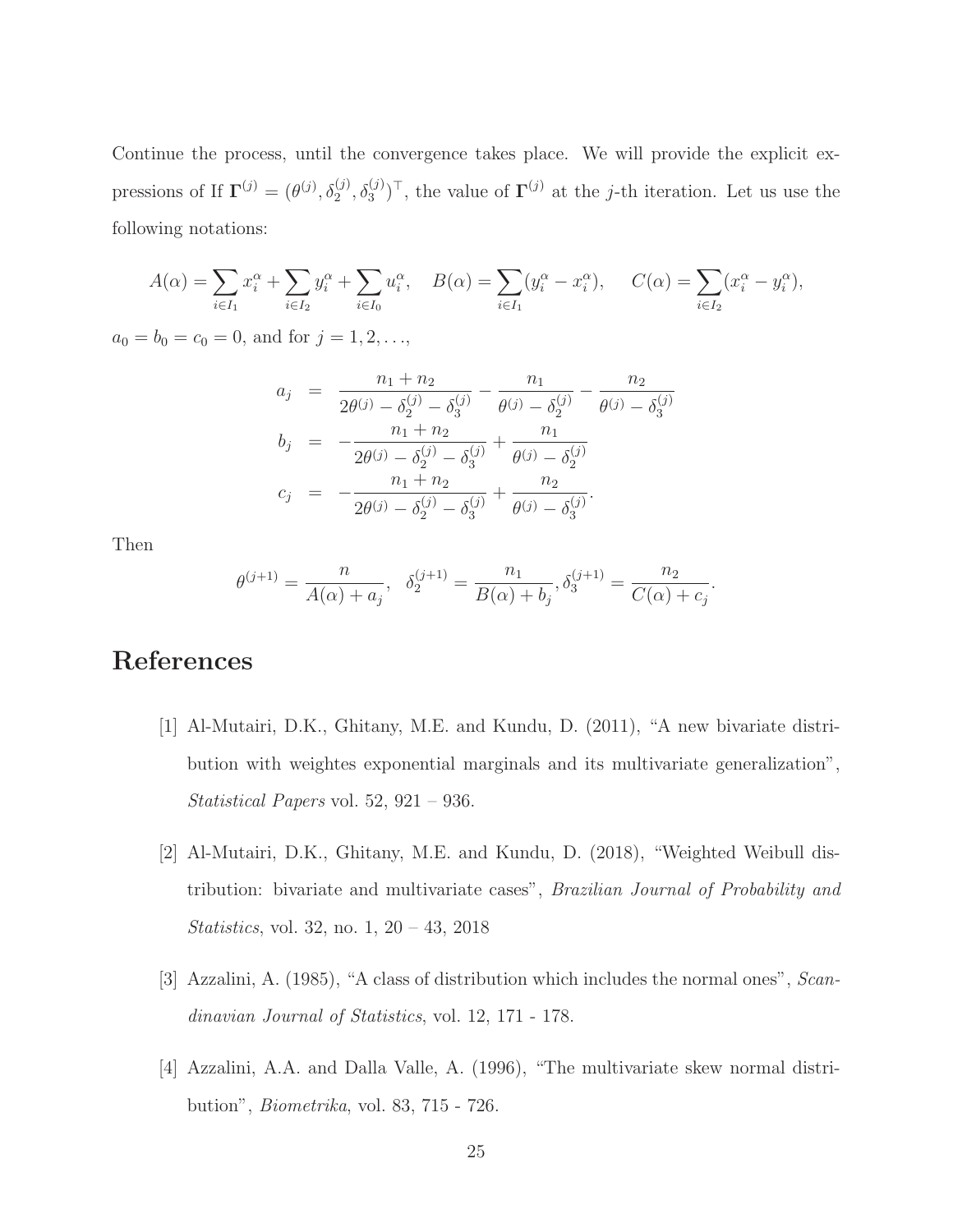- [5] Balakrishnan, N. and Lai, C. (2009),Continuous bivariate distributions, 2nd edition, Springer, New York.
- [6] Barreto-Souza, W. and Lemonte, A.J. (2013), "Bivariate Kumaraswamy distribution: properties and a new method to generate bivariate classes", Statistics, vol.47, 1321 – 1342
- [7] Bemis, B., Bain, L.J. and Higgins, J.J. (1972), "Estimation and hypothesis testing for the parameters of a bivariate exponential distribution", Journal of the American Statistical Association, vol. 67, 927 – 929.
- [8] Block, H.W. and Basu, A.P. (1974), "A continuous bivariate exponential extension", Journal of the American Statistical Association, vol. 69, 1031¡V1037.
- [9] Franco, M., Balakrishnan, N., Kundu, D. and Vivo, J-M (2014), "Generalized mixture of Weibull distributions", TEST, vol. 23, 515–535.
- [10] Franco, M., Vivo, J-M and Kundu, D. (2020), "A generator of bivariate distributions: Properties, estimation, and applications", Mathematics, vol. 8, 1776; https://doi.org/10.3390/math8101776.
- [11] Gupta, R.D. and Kundu, D. (2009), "A new class of weighted exponential distribution", Statistics, vol. 43, 621 - 643.
- [12] Kundu, D., Balakrishnan, N. and Jamalizadeh, A. (2010), "Bivariate Birnbaum-Saunders distribution and associated inference", *Journal of Multivariate Analysis*, vol. 101, 113 – 125.
- [13] Kundu, D. and Dey, A. K. (2009), "Estimating the parameters of the Marshall-Olkin bivariate Weibull distribution by EM Algorithm", Computational Statistics and Data Analysis, vol. 53,  $956 - 965$ .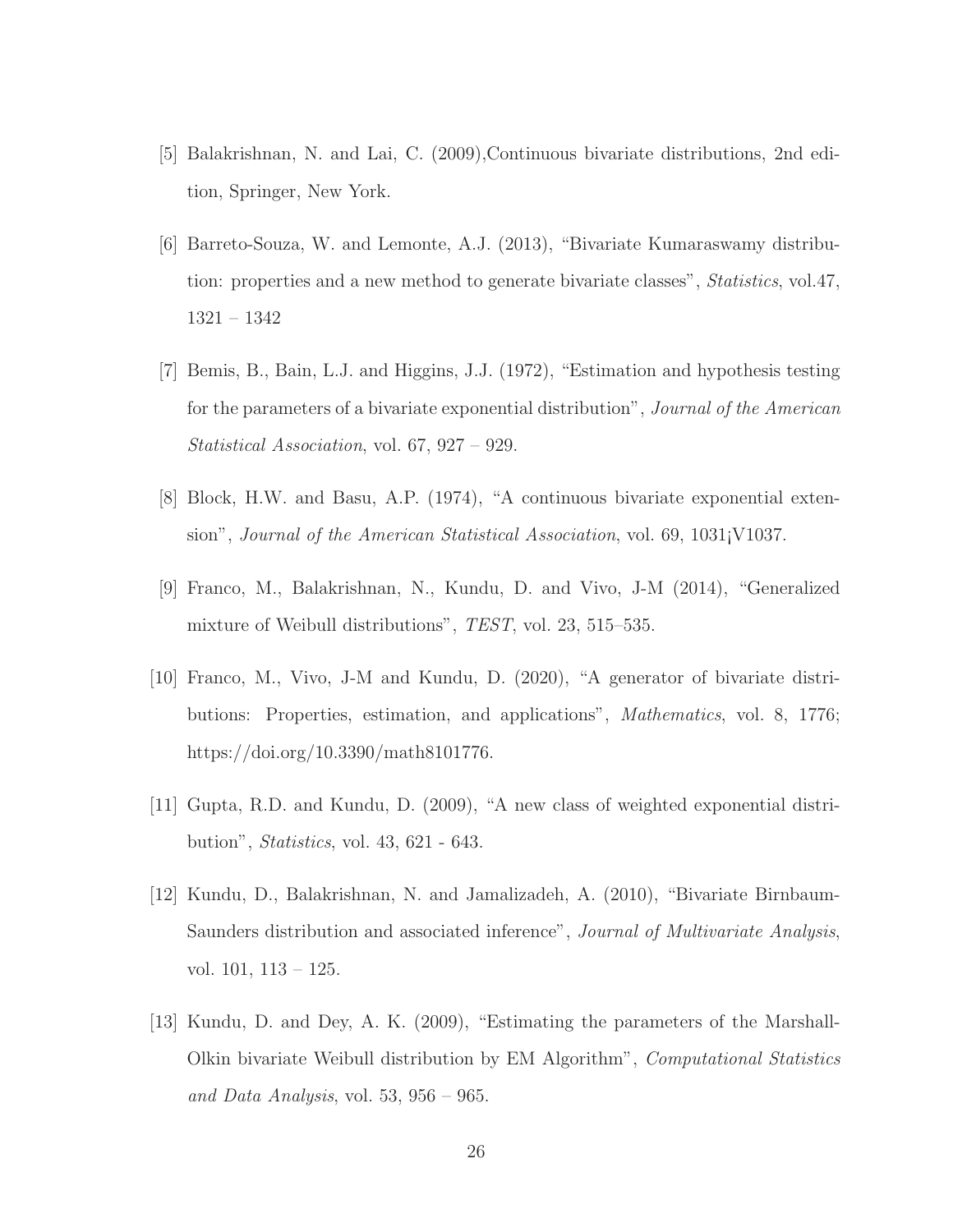- [14] Kundu, D. and Gupta, R.D. (2009), "Bivariate generalized exponential distribution", *Journal of Multivariate Analysis*, vol.  $100, 581 - 593$ .
- [15] Kundu, D. and Gupta, R.D. (2010), "Modified Sarhan-Balakrishnan singular bivariate distribution", Journal of Statistical Planning and Inference, vol. 140, 526 – 538.
- [16] Kundu, D. and Gupta, R.D. (2010), "A class of bivariate models with proportional reversed hazard marginals", Sankhya, Ser. B, vol. 72,  $236 - 253$ .
- [17] Kundu, D. and Gupta, R.D. (2011), "Absolute continuous bivariate generalized exponential distribution", Advances in Statistical Analysis, vol. 95,  $169 - 185$ .
- [18] Kundu, D. and Gupta, A.K. (2013), "Bayes estimation for the Marshall-Olkin bivariate Weibull distribution", Computational Statistics and Data Analysis, vol.57,  $271 - 281.$
- [19] Kundu, D. and Gupta, A.K. (2014), "On bivariate Weibull Geometric distribution", Journal of Multivariate Analysis, vol. 123, no. 1, 19 - 29, 2014.
- [20] Lu, Jye-Chyi (1989), "Weibull extension of the Freund and Marshall-Olkin bivariate exponential model", *IEEE Transactions on Reliability*, vol.  $38, 615 - 619$ .
- [21] Lu, Jye-Chyi (1992), "Bayes parameter estimation for the bivariate Weibull model of Marshall-Olkin for censored data", IEEE Transactions on Reliability, vol. 41,  $608 - 615.$
- [22] Marshall, A.W. and Olkin, I. (1967), "A multivariate exponential distribution", Journal of the American Statistical Association, vol. 62, 30 – 44.
- [23] Meintanis, S.G. (2007), "Test of fit for Marshall-Olkin distributions with applications", Journal of Statistical Planning and inference, vol. 137, 3954 – 3963.